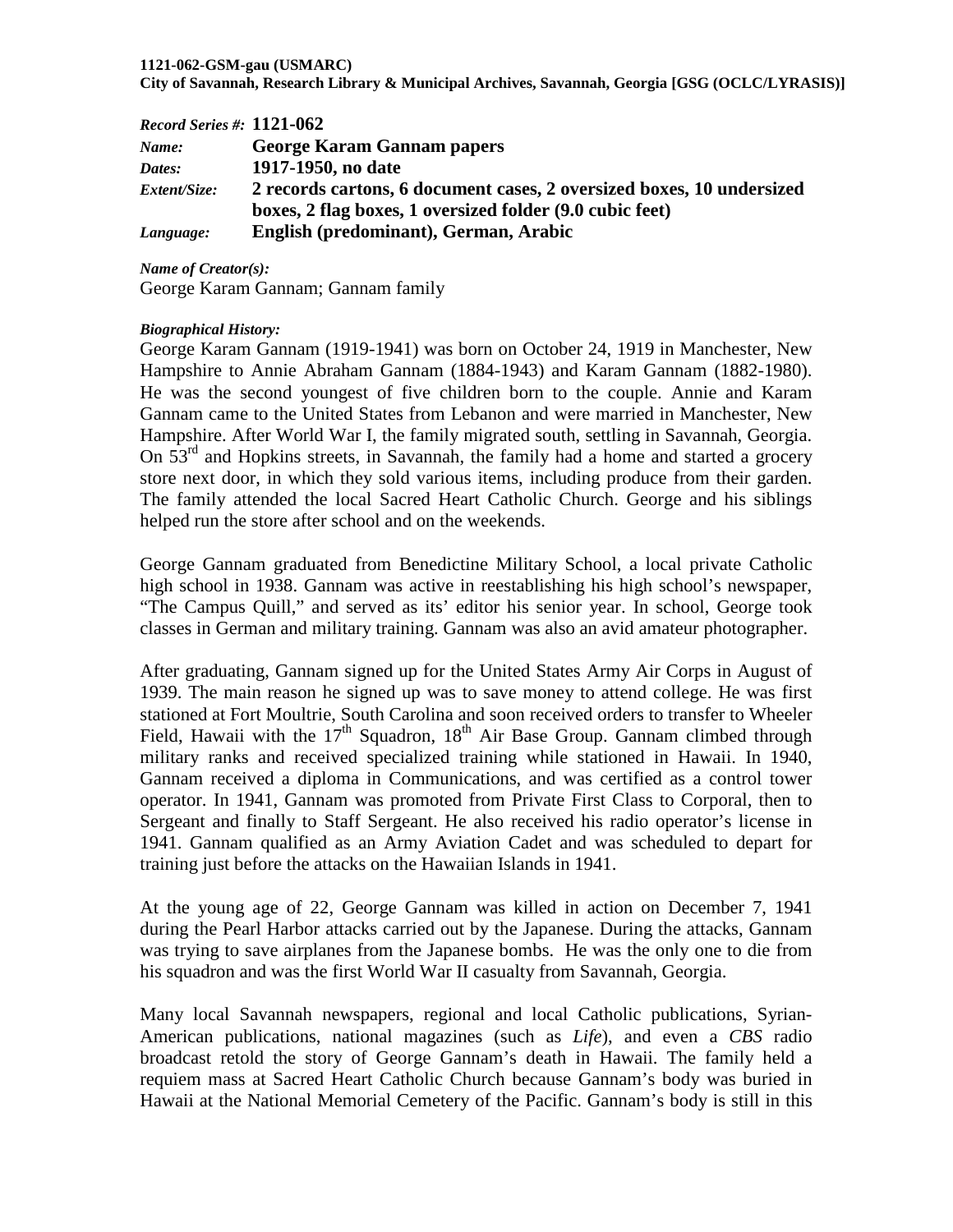#### **1121-062-GSM-gau (USMARC)**

**City of Savannah, Research Library & Municipal Archives, Savannah, Georgia [GSG (OCLC/LYRASIS)]**

#### **Record Series 1121-062, George Karam Gannam papers, 1917-1950, no date**

cemetery, but a memorial grave marker is located in Bonaventure Cemetery in Savannah. A flag ceremony was held for Gannam in his honor on February 22, 1942, in which Benedictine Military Academy Cadets and family members raised George's flag on a pole, adjacent to the Gannam home. On the first anniversary of his death, Gannam was honored with a photograph montage that was hung in Savannah's City Hall in Mayor Thomas Gamble's office. On March 19, 1943 George was posthumously honored with a Purple Heart for his sacrifice. Every year on Pearl Harbor Remembrance Day the Benedictine Military School honors George, other fallen alumni, and World War II veterans on George Gannam Day. The local American Legion Post 184 was named in honor of George, and the Post awards two Benedictine cadets for excellence in the name of George Gannam every year.

#### *Scope & Content:*

The George Karam Gannam papers (1917-1950, no date) includes correspondence, photographs, a scrapbook and a variety of objects (including over fifty artifacts) documenting the life of George K. Gannam. Some of the artifacts include headphones, a baseball glove, baseball, a box camera, uniform pins, and two American flags. George and his family collected over 150 photographs that span George's life in Savannah with friends and family, pictures of other soldiers in Hawaii, his time traveling on ships, and memorials after his death in Savannah. The collection includes published educational and religious books, as well as volumes of the Benedictine Military School newspaper, issues of a United States transport ship newspaper, the *Syrian Ark* magazine, and an issue of *Life* Magazine. Some of the materials document his educational experience, including notebooks, handwritten notes, and assignments. There is correspondence to and from Gannam, military officials, and Gannam's family. Personal documents include Gannam's Catholic Identification card, financial notebooks with his monthly and daily spending record, address books, military certificates, diplomas and operating license. Gannam travelled throughout his military life, and documents from his travels include postcards, a travel guidebook, souvenir stickers, and travel brochures. Highlights of the collection are the varied content in the photographs, the last recorded purchase Gannam wrote in his financial notebook made only two days before his death, personal artifacts owned by Gannam, and a dictionary wrapped in local Savannah newspaper.

#### *System of Arrangement & Ordering:*

The George Karam Gannam papers (1917-1950, no date) is arranged thematically, chronologically and by format. Photographs are arranged by known dates and negatives are arranged by their corresponding prints (if there is one available they are labeled with individual item numbers). Not all photographs have negatives and not all negatives have photograph prints. Some of the negatives' corresponding prints are glued into the family scrapbook. Boxes 1121-062-03 through 1121-062-05 are arranged thematically and then chronologically, including Gannam's: educational documents; military documents; personal documents; travel documents; religious documents; and the Gannam family's collection of documents after Gannam's death. The family scrapbook is housed in an oversized box and a digitized copy is available to facilitate researcher access. The artifacts are arranged by size and format.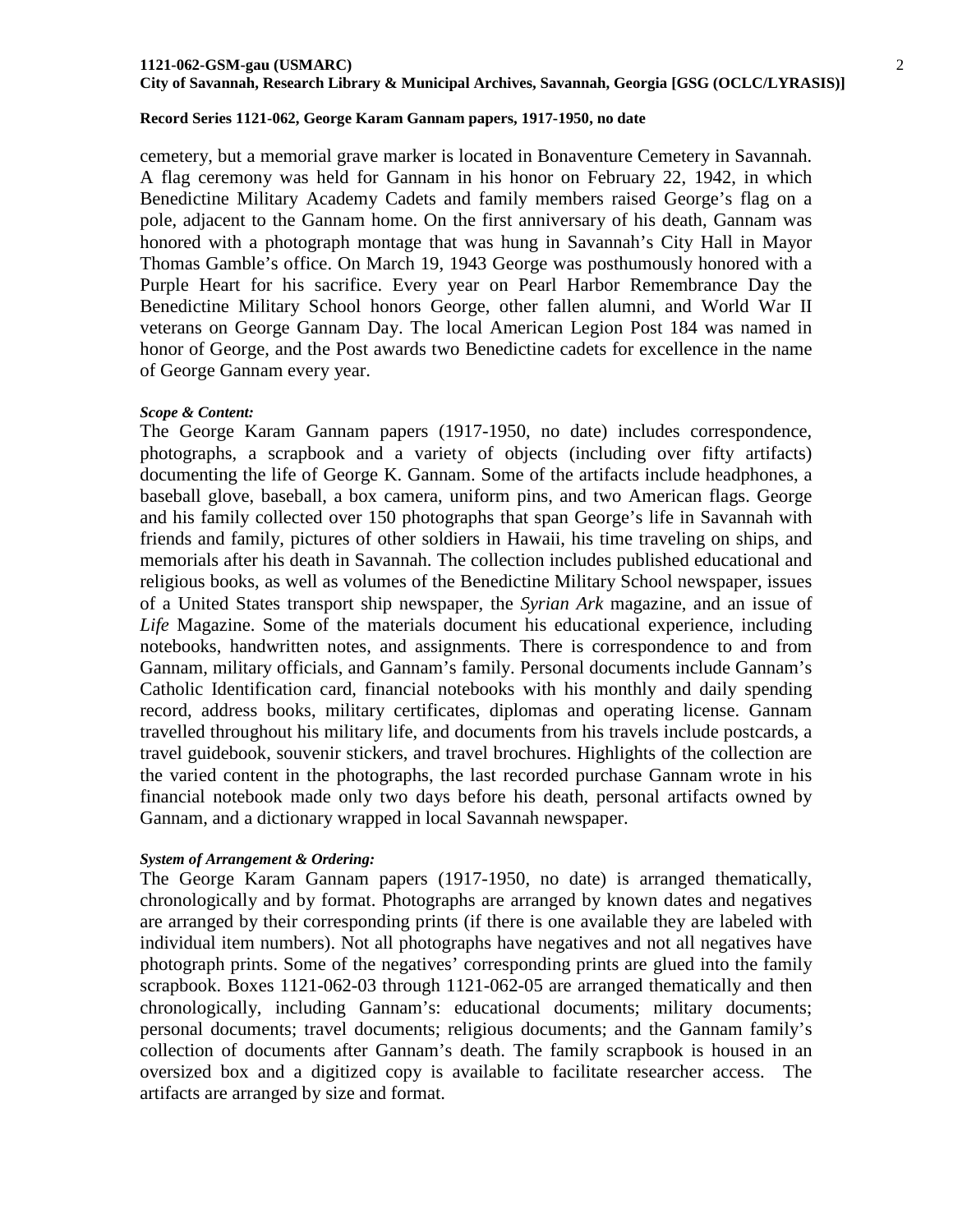**Record Series 1121-062, George Karam Gannam papers, 1917-1950, no date**

*Conditions Governing Access:* None

#### *Conditions Governing Reproduction and Use:*

Please read carefully the statement on copyright below. *Permission to reproduce does not constitute permission to publish.* Researchers who plan publication are asked to discuss this with the archivist first for written permission. While most of the Library & Archives collections are public records and in the public domain, not all are, and the Library & Archives may not be the owner of copyright for all its archival materials. Researchers are responsible for obtaining any necessary permission to publish from the holder of copyright. In the event that the Library & Archives becomes a source for publication, a copy of the publication is requested for the Library & Archives.

#### **NOTICE: WARNING CONCERNING COPYRIGHT RESTRICTIONS**

The copyright law of the United States (Title 17, United States Code) governs the making of photocopies or other reproductions of copyrighted material.

Under certain conditions specified in the law, libraries and archives are authorized to furnish a photocopy or other reproduction. One of these specified conditions is that the photocopy or reproduction is not to be "used for any purpose other than private study, scholarship, or research." If a user makes a request for, or later uses, a photocopy or reproduction for purposes in excess of "fair use," that user may be liable for copyright infringement.

This institution reserves the right to refuse to accept a copying order if, in its judgment, fulfillment of the order would involve a violation of copyright law.

#### *Digital Access:*

The family scrapbook (Box 1121-062-06) has been fully digitized for researcher access and is available online at: [http://www.savannahga.gov/DocumentCenter/View/8611.](http://www.savannahga.gov/DocumentCenter/View/8611)

#### *Related Collections:*

Record Series 0110-008 Mayor's Office – Artwork Presented to the Mayor/City, Item# 0110-008-1, framed photo montage of Staff Sergeant George K. Gannam presented to the City of Savannah on December 7, 1942. City of Savannah, Research Library & Municipal Archives, Savannah, Georgia.

Record Series 1121-063, Nazer Karam Gannam papers and Gannam family genealogy research. City of Savannah, Research Library & Municipal Archives, Savannah, Georgia.

*Access Points:* Beecher, Mary Gannam Saraf Benedictine Military School California--San Francisco Catholicism Gannam, Annie Gannam, Anthony Gannam, George Gannam, Karam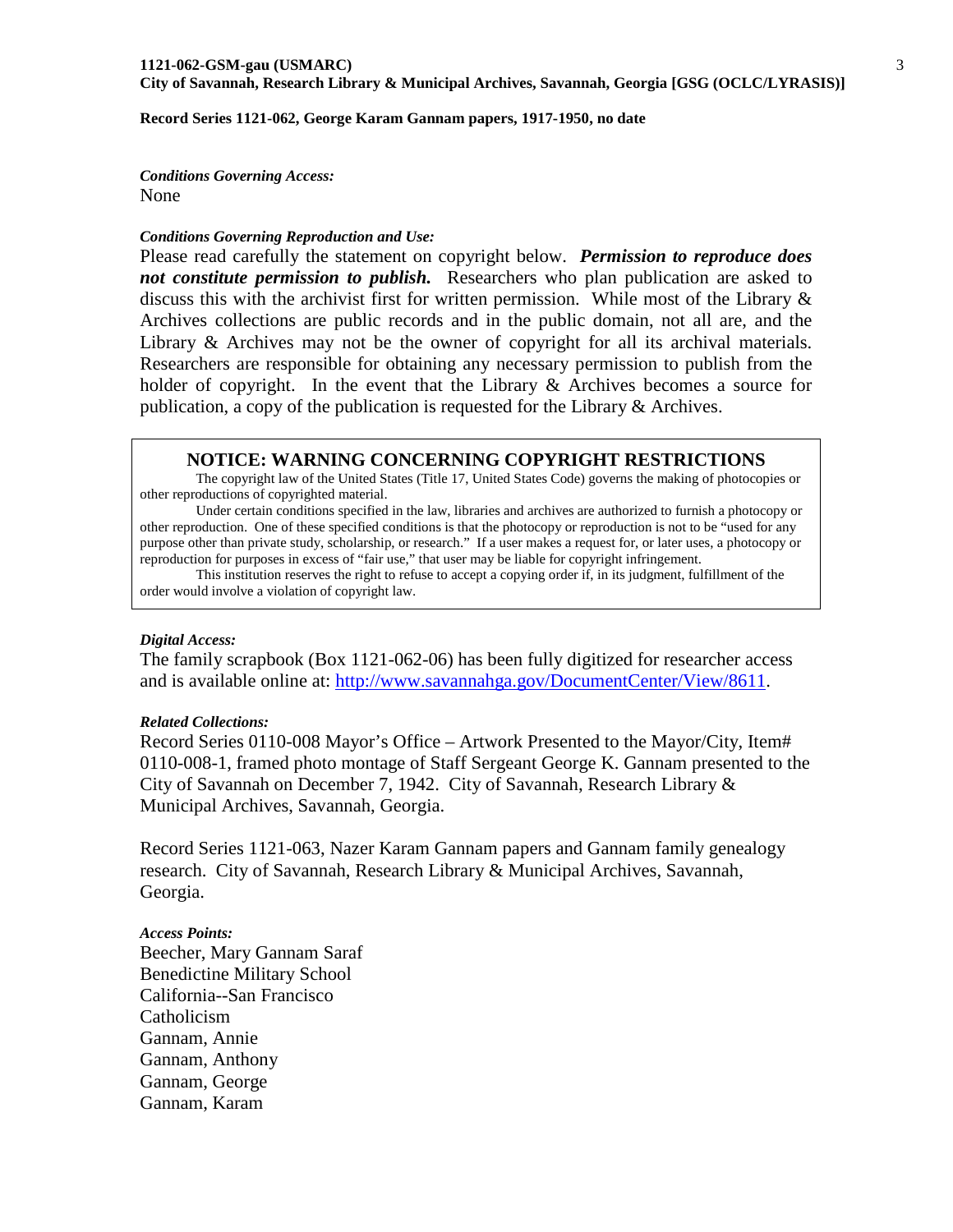Gannam, Michael Gannam, Nazer Golden Gate Bridge (San Francisco, Calif.) Hickam Air Force Base (Hawaii) Holy Name Society Honolulu (Hawaii) Lebanon Mauna Loa (Hawaii Island, Hawaii) National Memorial Cemetery of the Pacific Panama Pearl Harbor (Hawaii) Sacred Heart Church (Savannah, Ga.) Savannah (Ga.). Savannah (Ga.)--Buildings, structures, etc. Savannah (Ga.)--History. Syria United States. Air Corps United States. Coast Guard Wheeler Army Airfield (Hawaii) World War Two

#### *Preferred Citation:*

1121-062, George Karam Gannam papers. City of Savannah, Research Library & Municipal Archives, Savannah, Georgia.

#### *Processed by:*

M. Kerkhoff, December 2015-June 2016.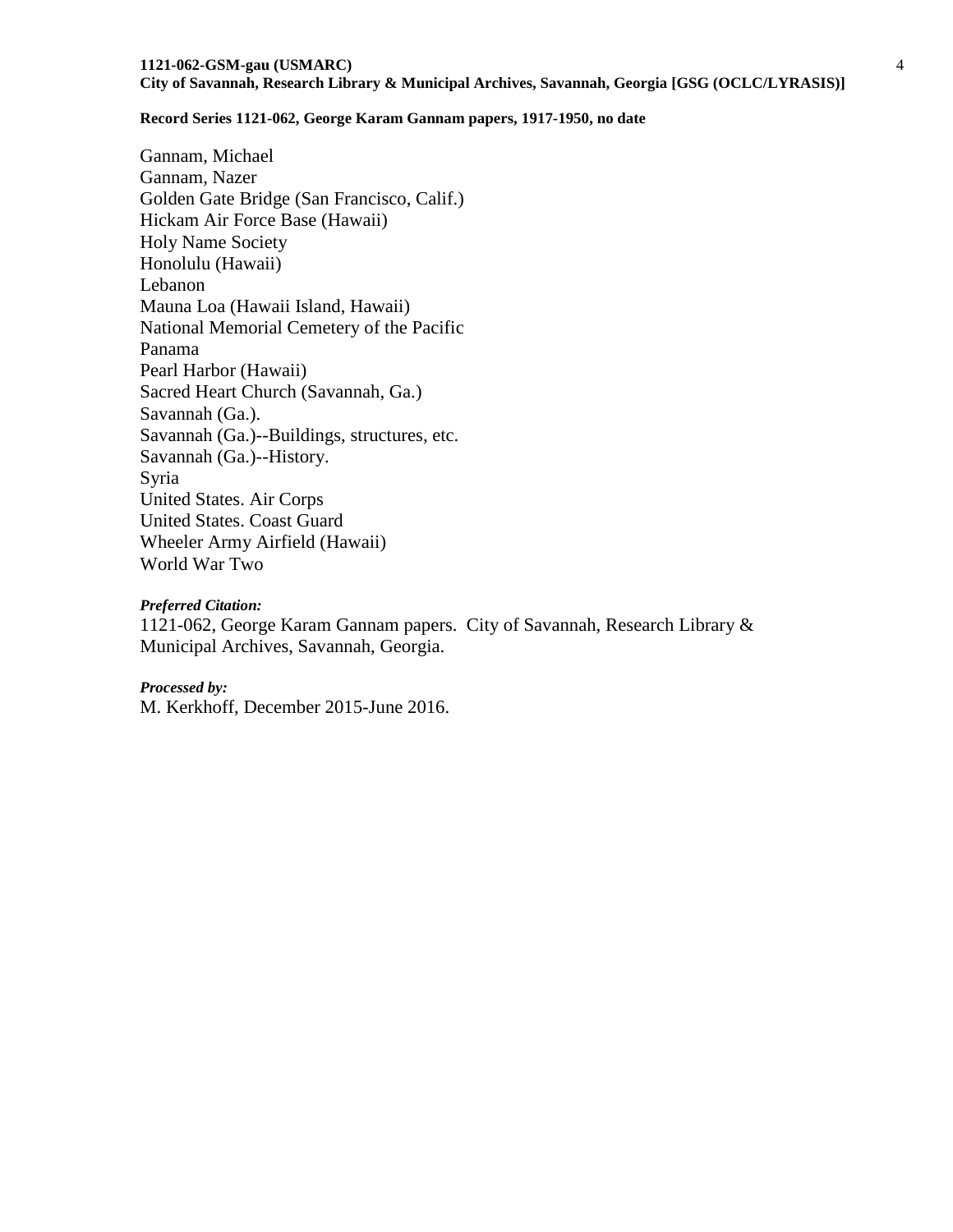### *Inventory:*

### **Box# 1121-062-01** Photographs

Arrangement Note: Photographs are arranged by known dates and locations. Three rolled photographs are placed in the back of this box, separated for preservation reasons. Photographs that have negatives have corresponding item numbers to their negatives housed in Box# 1121-062-02. Some photographs and negatives came in envelopes. These envelopes are placed with their respective prints and negatives and are so noted in the inventory.

### Folder 1 1935-1936, no date (9 Items)

- Envelope 1 (5 items)
	- o "Maroun Ganem Store, Charlton and W. [West] Broad [Streets] CA [circa] 1935," Savannah, Georgia.
	- o "Jessie Price Cleary, Mrs. William CA [circa] 1936." [Family friend of the Gannams.]
	- o "Annie Abraham Gannam in garage at Hopkins and 53rd [Streets], wife of Karam and mother of mary, anthony, nazer, geo.[George] and Mike [Michael]," no date, Savannah, Georgia.
	- o "Tony [Anthony] Gannam Homing life stock [livestock] market," no date.
	- o George Gannam walking with a man, no date. Broughton Street, Savannah, Georgia. [Found in glass and mirror frame, Item# 1121-062- 11\_11]
- Envelope 2, no date (4 items)
	- o Rivers bend with marsh. [Unknown location]
	- o Possibly George Gannam walking through a farm.
	- o Group of men setting up a tent.
	- o Unidentified man standing outside.

Folder 2 Savannah Area Photographs, 1936-1938, no date (12 Items)

- "Anthony's [Gannam] house," no date. [Written on the back is more detail of the arrangement of the interior of the house]
- "Another view of the house [Anthony Gannam's house]. It would have been better if the garage doors were closed," no date.
- "A section of the fence they put around the mill... near Anthony's [Gannam] house...," no date. [More information written on the back]
- "An unfinished section of the bridge," no date. (Mills B. Lane Boulevard Bridge on West  $52<sup>nd</sup>$  Street, Savannah, Georgia) [More information written on the back]
- "The bridge span from below," no date. (Mills B. Lane Boulevard Bridge on West 52<sup>nd</sup> Street, Savannah, Georgia.)
- "Looking across the top of the [bridge] span toward the house," no date. (Mills B. Lane Boulevard Bridge on West  $52<sup>nd</sup>$  Street, Savannah, Georgia)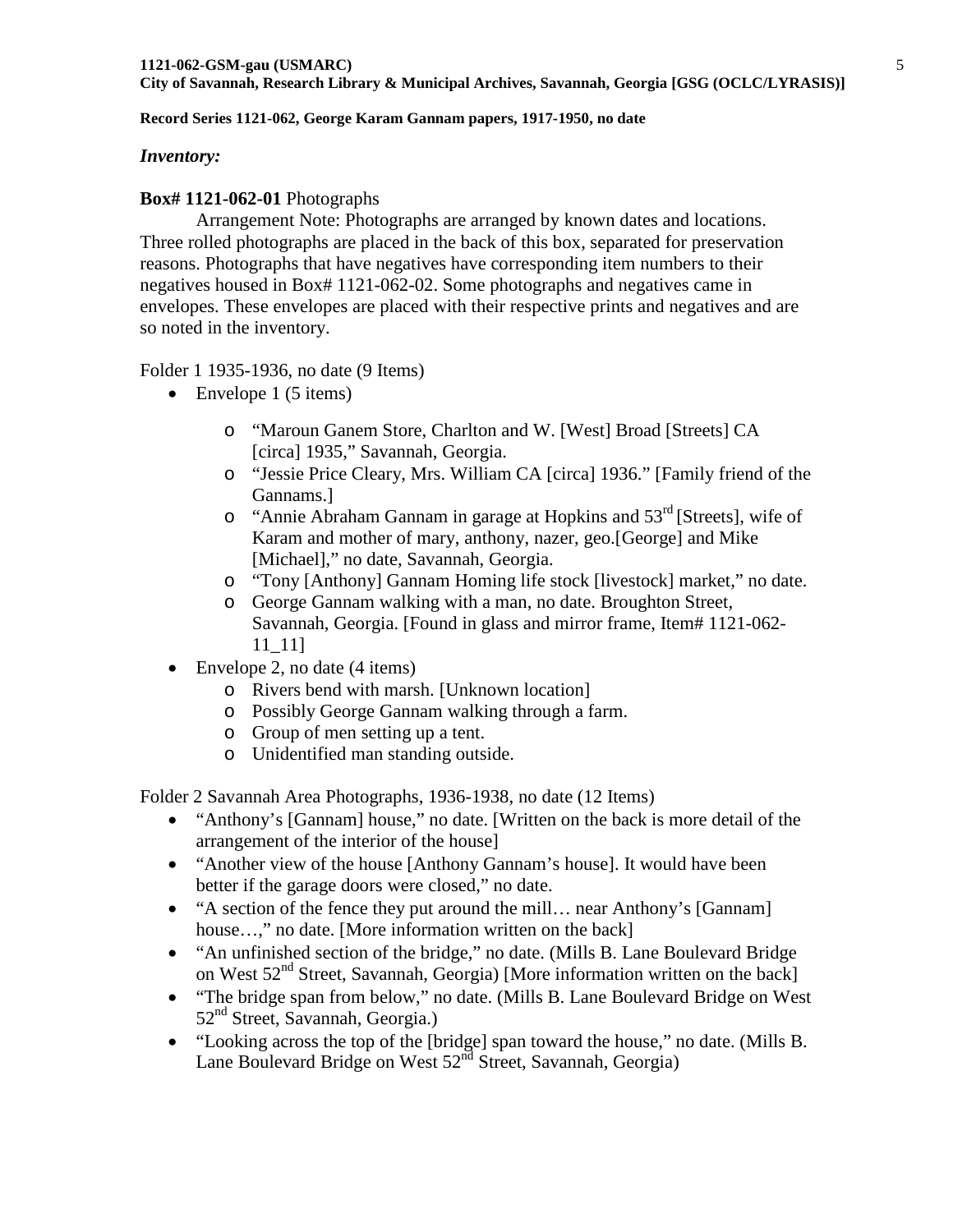- "A lake formed in the hollow the highway man made [sic] in constructing the new bridge," no date. (Mills B. Lane Boulevard Bridge on West 52<sup>nd</sup> Street, Savannah, Georgia) [More information written on the back]
- "Photo by Geo. [George] K. Gannam, Old St. Patrick's Church Liberty and W. [West] Broad Sts. [Streets] Savannah, GA [Georgia] CA [circa] 1936." [Negative in Box #1121-062-02 Folder 7] [Item #1121-062-01\_2\_1]
- "Photo by Geo. [George] K. Gannam Savannah, GA [Georgia] CA [circa] 1936 Confederate Monument Forsyth Park." [Other information crossed out on the back] [Negative in Box #1121-062-02 Folder 7] [Item #1121-062-01\_2\_2]
- "Photo by Geo. [George] K. Gannam Benedictine Cadet Corps Review Forsyth Park CA [circa] 1938." [Negative in Box #1121-062-02 Folder 7] [Item #1121- 062-01\_2\_3]
- George Gannam shooting a basketball, February 19, 1938.
- Photograph Envelope. [From Thonnesen's Photo Finishing on 346 Bull Street Savannah, Georgia]

Folder 3 no dates (22 items) [Negatives of these prints are in Box # 1121-062-02 Folder# 6]

- Envelope 1 (10 items)
	- o George Gannam kneeling with a family dog next to a woman on the beach. [Item #1121-062-01\_03\_01]
	- o Gannam kneeling next to the family dog on a beach. [Item #1121-062- 01\_03\_02]
	- o Gannam laughing with a woman while leaning against a car. [Item #1121- 062-01\_03\_03]
	- o Woman with crossed arms leaning against a car [Item #1121-062- 01\_03\_04]
	- o Gannam sitting between two women with a family dog on a bench around a tree. [Item #1121-062-01\_03\_05]
	- o Gannam standing with two women in front of a wall made of rock and a sign that states, "Do Not Deface." [Item  $\#1121-062-01$  03 06]
	- o Gannam standing with a woman in front of a wall made of rock. [Item #1121-062-01\_03\_07]
	- o Two women standing while one tries to put something in the others mouth. [Item #1121-062-01\_03\_08]
	- o Two women sitting in a boat on a beach with a family dog. [Item #1121- 062-01\_03\_09]
	- o Three women standing in front of a wall made of rock [Item #1121-062- 01\_03\_10]
- Envelope 2 (12 items)
	- o Gannam in front of a wall made of rock and sign that states, "Do Not Deface." [Item #1121-062-01\_03\_11]
	- o Gannam standing next to a car with one foot on the side. [Item #1121-062- 01\_03\_12]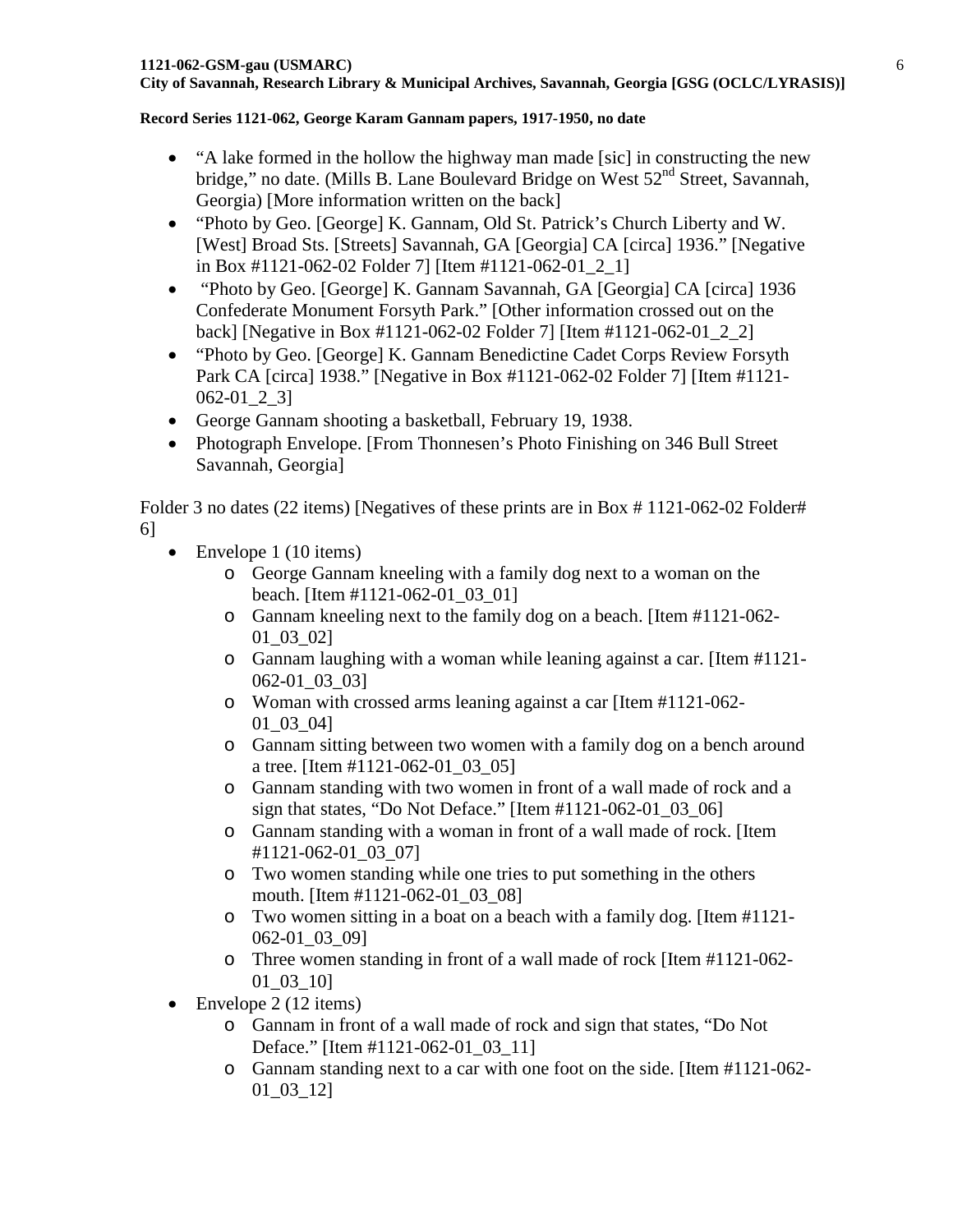#### **Record Series 1121-062, George Karam Gannam papers, 1917-1950, no date**

- o Waves crashing into rocks. [Item #1121-062-01\_03\_13]
- o Gannam and two girls walking and talking on the beach. [Item #1121-062- 01\_03\_14]
- o Two women with a family dog sitting on a bench wrapped around a tree. [Item #1121-062-01 03 15]
- o Three women with a dog sitting on a bench wrapped around a tree. [Item #1121-062-01\_03\_16]
- $\circ$  Gannam posing with a woman on a beach. [Item #1121-062-01 03 17]
- o Waves crashing into rocks. [Item #1121-062-01\_03\_18]
- o Waves crashing into rocks. [Item #1121-062-01\_03\_19]
- o Waves crashing into rocks. [Item #1121-062-01\_03\_20]
- o Waves crashing into rocks. [Item #1121-062-01\_03\_21]
- o Gannam standing on rocky ground. [No negative of this print found]

Folder 4 no date (1 item)

• Framed photograph of possibly Nazer Gannam in uniform [Cannot be detached from frame]

Folder 5 no date (1 item)

- Large matted photograph of Gannam Family.
	- o From left to right: (Top Row) Michael Gannam, George Gannam, Mary Saraf Gannam, Anthony Gannam, Nazer Gannam; (Bottom Row) Karam Gannam and Annie Gannam.
	- o Printed at Rich's, Savannah, Georgia.

Folder 6 no date (16 items)

- Envelope 1  $(4 \text{ items})$ 
	- o Small Marine Band formal picture.
	- o Unidentifiable landscape.
	- o A grassy field.
	- o Group of men around a car in work uniforms.
- Envelope  $2(12 \text{ items})$ 
	- o Landscape, building, and street photographs. [Unknown locations] [Some very blurry]

Folder 7 no date (13 items)

- George Gannam sitting on a beach.
- George Gannam posing on a beach.
- Soldier, possibly Gannam, in front of an airfield.
- Man in swim trunks standing next to a car on a beach.
- Airplanes lined up on an airfield. (3 items)
- Kamehameha Monument. (Honolulu, Hawaii)
- Unidentifiable Church.
- Unidentifiable Church alter.
- Photograph Envelopes and Insert (3 items)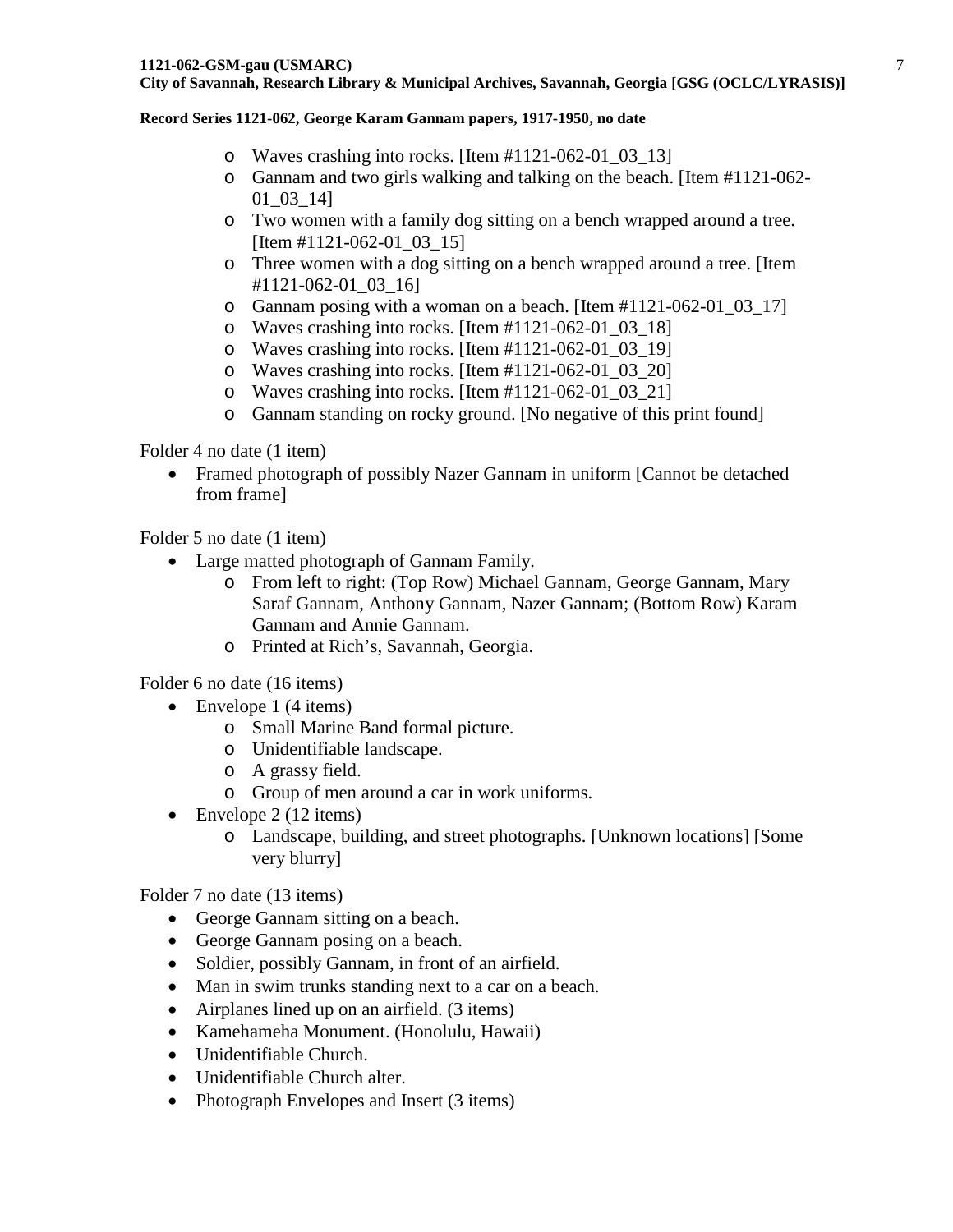Folder 8 1941, no date (22 items) [Negatives in Box# 1121-062-02 Folder 7]

- Envelope 1 no date (3 items)
	- $\circ$  "This is the 33<sup>rd</sup> inf. [infantry] Band from Ft. [Fort] Clayton in Balboa on the Pacific side of Panama…" [More information is written on the back] [Item# 1121-062-01 08 01]
	- o "You should have seen how wet these guys were." Five men on a ship deck. [More information is on the back] [Item# 1121-062-01\_08\_02]
	- o "The storm we ran into about 3 days out of San Francisco, large waves would wash across the deck and keep it slippery…" Men on a ship deck hanging onto side cables. [More information on the back] [Item# 1121-062-01\_08\_03]
- Envelope 2 no date (11 items)
	- o George Gannam with two other soldiers posing in uniform. [Item# 1121- 062-01\_08\_04]
	- o Unidentified soldier. [Item# 1121-062-01\_08\_05]
	- o Unidentified soldier. [Item# 1121-062-01\_08\_06]
	- o George Gannam posing in uniform outside. [Item# 1121-062-01\_08\_07]
	- o George Gannam posing in uniform outside. (2 items)
	- o George Gannam posing in uniform on a ship. [Item# 1121-062-01\_08\_08]
	- $\circ$  Man in a bathing suit by a river. [Item# 1121-062-01 08 09]
	- o Landscape photograph of a river and trees with someone's feet in the shot. [Item# 1121-062-01\_08\_10]
	- o Two men standing outside. [Item# 1121-062-01\_08\_11]
	- o Two men standing outside. [Copy of Item# 1121-062-01\_8\_11, from the same negative]
- Envelope 3 no date (6 items)
	- o Various uniform portraits of George Gannam.
- Group of 5 Uniformed Officers, January 8, 1941. (Photograph taken by Signal Corps of United States Army) [Item# 1121-062-01\_08\_12]

Folder 9 no date (19 items)

- Envelope 1 (11 items) (Negatives of these prints can be found in Box# 1121-062-02 Folder 8)
	- o Gannam and two soldiers holding pineapples. [Item# 1121-062-01\_09\_01]
	- o Gannam holding pineapples. [Item# 1121-062-01\_09\_02]
	- o Unidentified soldier holding pineapples. [Item# 1121-062-01\_09\_03]
	- o Blurry shot of a crowd and cars. [Item# 1121-062-01\_09\_04]
	- o Gannam outside Camp Headquarters. [Item# 1121-062-01\_09\_05]
	- o Shrubbery with an unknown building in the background. [Item# 1121-062- 01\_09\_06]
	- o Camp Headquarters. [Item# 1121-062-01\_09\_07]
	- o Three unidentified men. [Item# 1121-062-01\_09\_08]
	- o Three unidentified men with a ball. [Item# 1121-062-01\_09\_09]
	- o Man eating outside, crowd of people around. [Item# 1121-062-01\_09\_10]
	- o Flowers. [Item# 1121-062-01\_09\_11]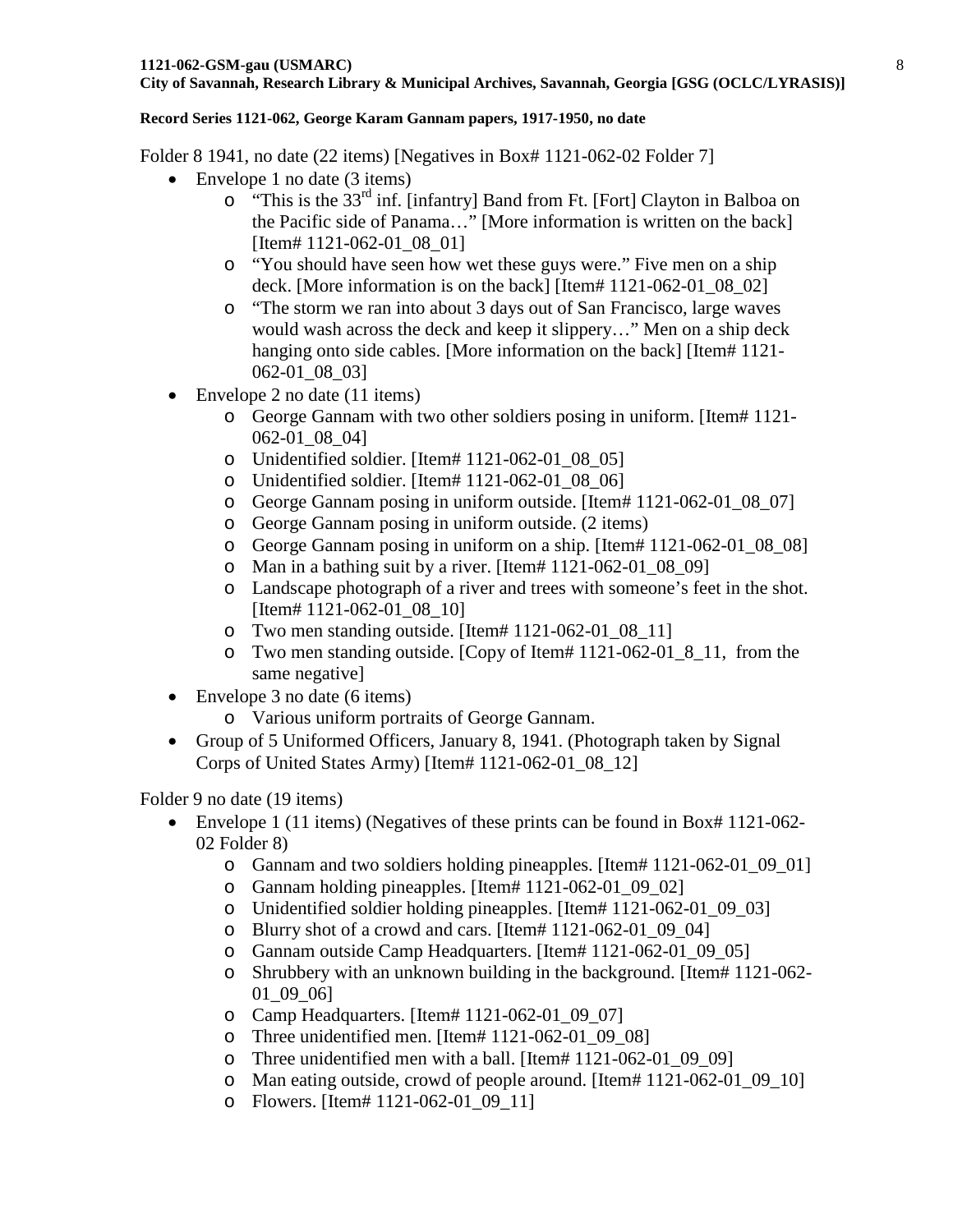#### **Record Series 1121-062, George Karam Gannam papers, 1917-1950, no date**

- Envelope 2 (8 items) [Negatives of the first four photographs are in Box# 1121-062-02 Folder 8]
	- o Interior of a sleeping area. [Item# 1121-062-01\_09\_12]
	- o Gannam lying in bed with a book. [Item# 1121-062-01\_09\_13]
	- o Group of soldiers in bunk area. [Item# 1121-062-01\_09\_14]
	- o Group of soldiers in bunk area. [Item# 1121-062-01\_09\_15]
	- o Soldier writing.
	- o Soldier lying in bed.
	- o Soldier sitting on a bed. [Blurry]
	- o Unidentified man lying in bed with a book.
	- o Group of soldiers in their bunk area.

# Folder 10 A Luau in Hawaii for soldiers, no date (22 items)

- Envelope 1 (7 items)
	- o View of the ocean and some parked cars.
	- o View of the ocean, parked cars, and soldiers gathered around tables. (2 items)
	- o Crowd of soldiers sitting, standing, and talking.
	- o Crowd of soldiers sitting, standing, and talking.
	- o Group of men playing baseball.
	- o Group of soldiers laughing.
- Envelope  $2(5 \text{ items})$ 
	- o Group of soldiers watching two girls dance.
	- o Group of soldiers watching three women sing and play a ukulele.
	- o Soldier and woman dancing.
	- o Group of soldiers dancing.
	- o Group of soldiers playing baseball.
- Envelope 3 (5 items)
	- o Woman dancing.
	- o Woman teaching a man to dance. (2 items)
	- o Group of soldiers watching women dance.
	- o Group of men dancing.
- Envelope  $4(5 \text{ items})$ 
	- o Two men cooking. (2 items)
	- o Men watching a man carve some food.
	- o Men gathered around a drinking station. (2 items)

Folder 11 Hawaii and unknown locations, no date (8 items)

- "Eruption of Mauna Loa, Hawaii, Territory of Hawaii." (Taken by War Department)
- "Eruption of Mauna Loa, Hawaii, Territory of Hawaii." (Taken by War Department)
- "Law Fountains, Eruption of Mauna Loa, Hawaii, Territory of Hawaii." (Taken by War Department)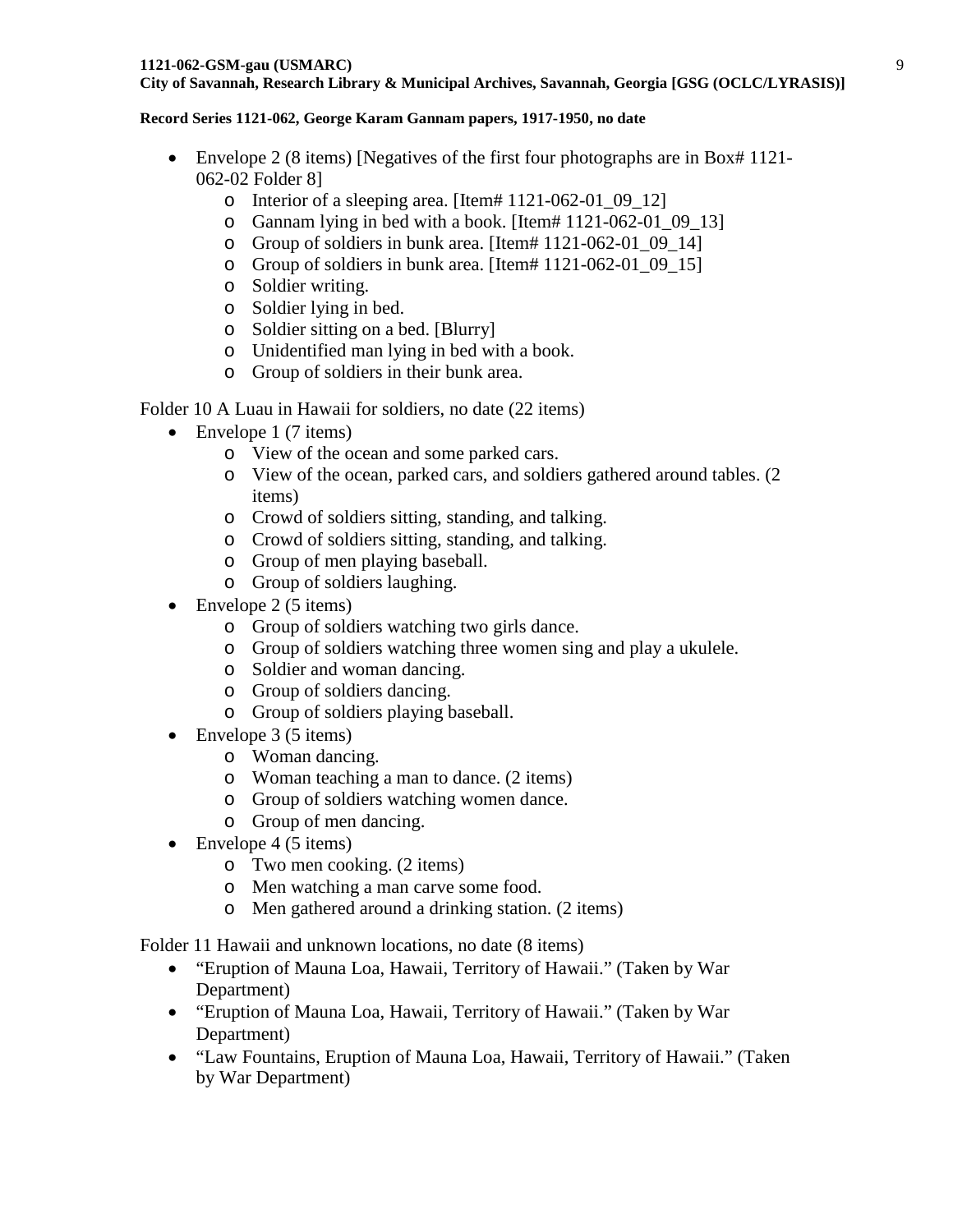- "Eruption of Mauna Loa, Hawaii, Territory of Hawaii." (Taken by War Department)
- "Formation, B-18, Over Snow Capped Mauna Kea and Mauna Loa, Hawaii, Territory of Hawaii." (Taken by War Department)
- "Formation, B-18, Over Mauna Loa Eruption, Hawaii, Territory of Hawaii." (Taken by War Department)
- Palm Trees, Ocean and Hillside landscape view. [Unknown location]
- Palm Trees, grassy area, and a little river outlet. [Unknown location]

## Folder 12 1941-1945, no date (7 items)

- Envelope 1
	- o Small portrait of Norma Ann Gannam, George Gannam's niece, no date.
	- o "Norma Ann Gannam, 8 months old," no date.
	- o Kay Gannam, Anthony Gannam's son, George Gannam's nephew, no date [printed at Rich's Savannah.]
	- o "Charles Francis Ganem, To my Uncle George from 'Church,"' January 16, 1941.
	- o Two men and a woman holding a baby outside, Gannam relatives, April 9, 1941.
	- o Flag Ceremony, February 22, 1942 (Adjacent to Gannam home on Hopkins and  $53<sup>rd</sup>$  Streets) [Negative in Box # 1121-062-02 Folder 9] [Item# 1121-062-01 12 1]
	- o "Phyllis Saraf Tabakian, CA. [circa] 1945." [George Gannam's Niece, Mary Saraf's child]

Rolled Photo 1: Panorama of the Golden Gate Bridge at San Francisco, California Rolled Postcard, 1937. (Published by James C. Bardell)

Rolled Photo 2: Views of the World's Largest Bridges and Exposition on San Francisco Bay Rolled Postcard, 1937. (Published by James C. Bardell)

Rolled Photo 3: Rolled Uniform Group Photograph of  $18<sup>th</sup>$  Airbase Squadron, Wheeler Field, Hawaii, November 1940. [Gannam is sitting on the fifth row from the bottom, near the middle of the group.]

# **Box# 1121-062-02** Negatives

Arrangement Note: Negatives that have corresponding prints are in folders in the back, and those are arranged by their item numbers and by dates if they are known. Negatives without prints have no known dates and are arranged by content. Some photographs and negatives came in envelopes; these envelopes are placed with their respective prints and negatives.

Folder 1 no date (10 items)

• Woman standing outside.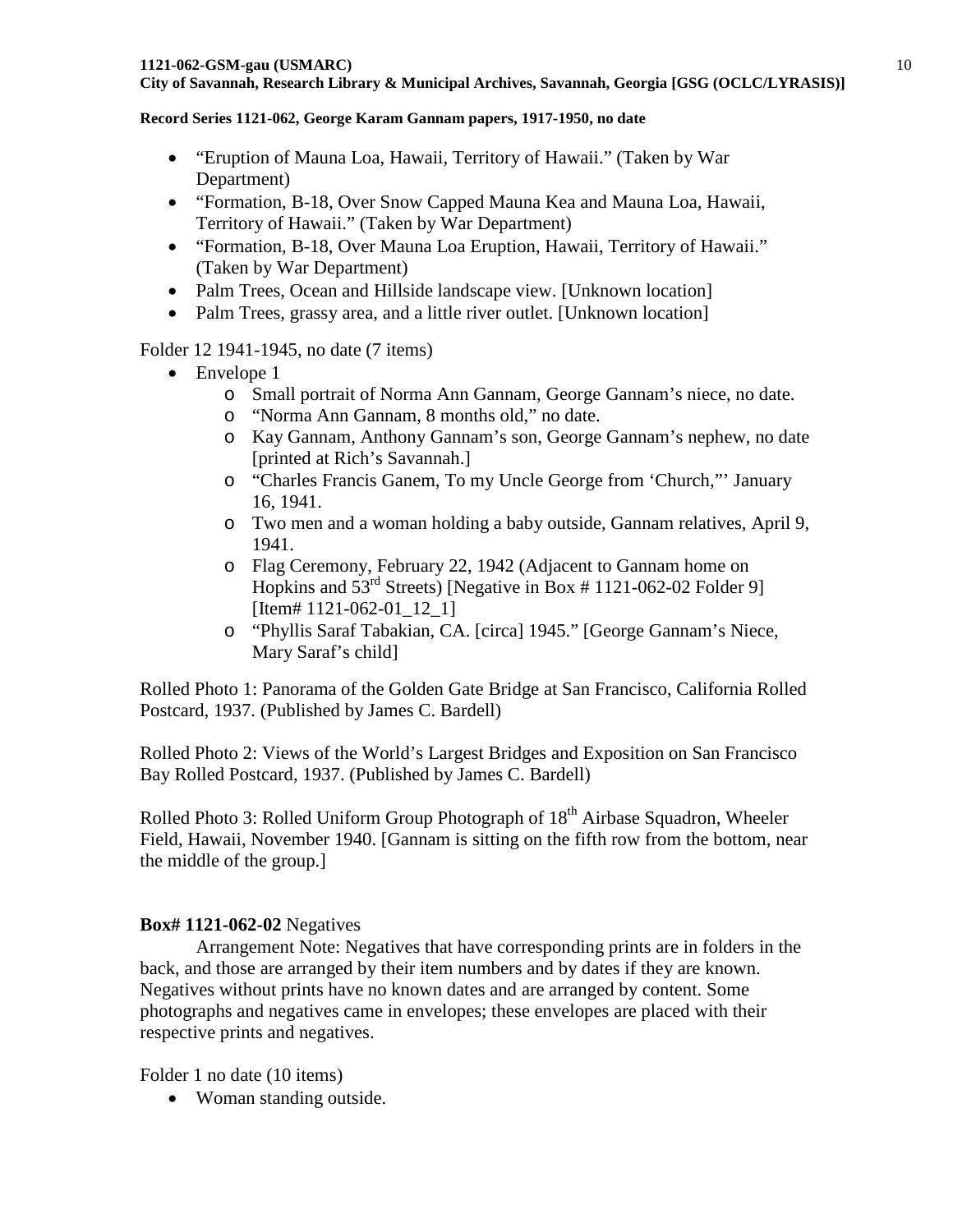#### **1121-062-GSM-gau (USMARC)**

### **City of Savannah, Research Library & Municipal Archives, Savannah, Georgia [GSG (OCLC/LYRASIS)]**

#### **Record Series 1121-062, George Karam Gannam papers, 1917-1950, no date**

- Two women and a man standing in front of a building.
- Group of young men and women standing and sitting outside of a house.
- Puppies and a dog surrounded by people.
- Man standing outside.
- Woman in a rocking chair holding a child.
- Baby in a crib outside.
- Unidentifiable content in these negatives. (3 items)

## Folder 2 no date (9 items)

- Cadets standing with a cannon.
- Marching soldiers.
- Marching band.
- Marching band on a football field.
- Football game. (4 items)
- Negative envelope.

## Folder 3 no date (9 items)

- Union Bag and Paper Company Savannah Mill.
- Possibly the Union Bag and Paper Company Savannah Mill.
- Empty field with a building off to the right.
- Tent with cars and people standing in a big area outside.
- Airplane hangar with airplanes and people standing outside.
- Airplane in a field.
- Broughton Street Aerial View.
- Excavation site with trees and a body of water in the background.
- Negative envelope.

Folder 4 no date (29 items)

- Envelope 1 (11 items)
	- o Distant view of an island taken from a vessel in the ocean. (2 items)
	- o Ships. (4 items)
	- o Couple of men on a ship looking at the water.
	- o Man standing by a railing on a ship.
	- o A man standing on a ship with the ocean behind him.
	- o The back of a man looking at an island from a ship.
	- o Four men talking next to a railing on a ship.
- Envelope 2 (9 items)
	- o Group of men on a ship looking at an island.
	- o Group of soldiers hanging around the railing of a ship.
	- o Couple of soldiers on a ship.
	- o One soldier posing on a ship.
	- o Soldiers in a bunk area of a ship.
	- o Men looking off into the ocean on a ship.
	- o Soldier by the railing on a ship. (3 items)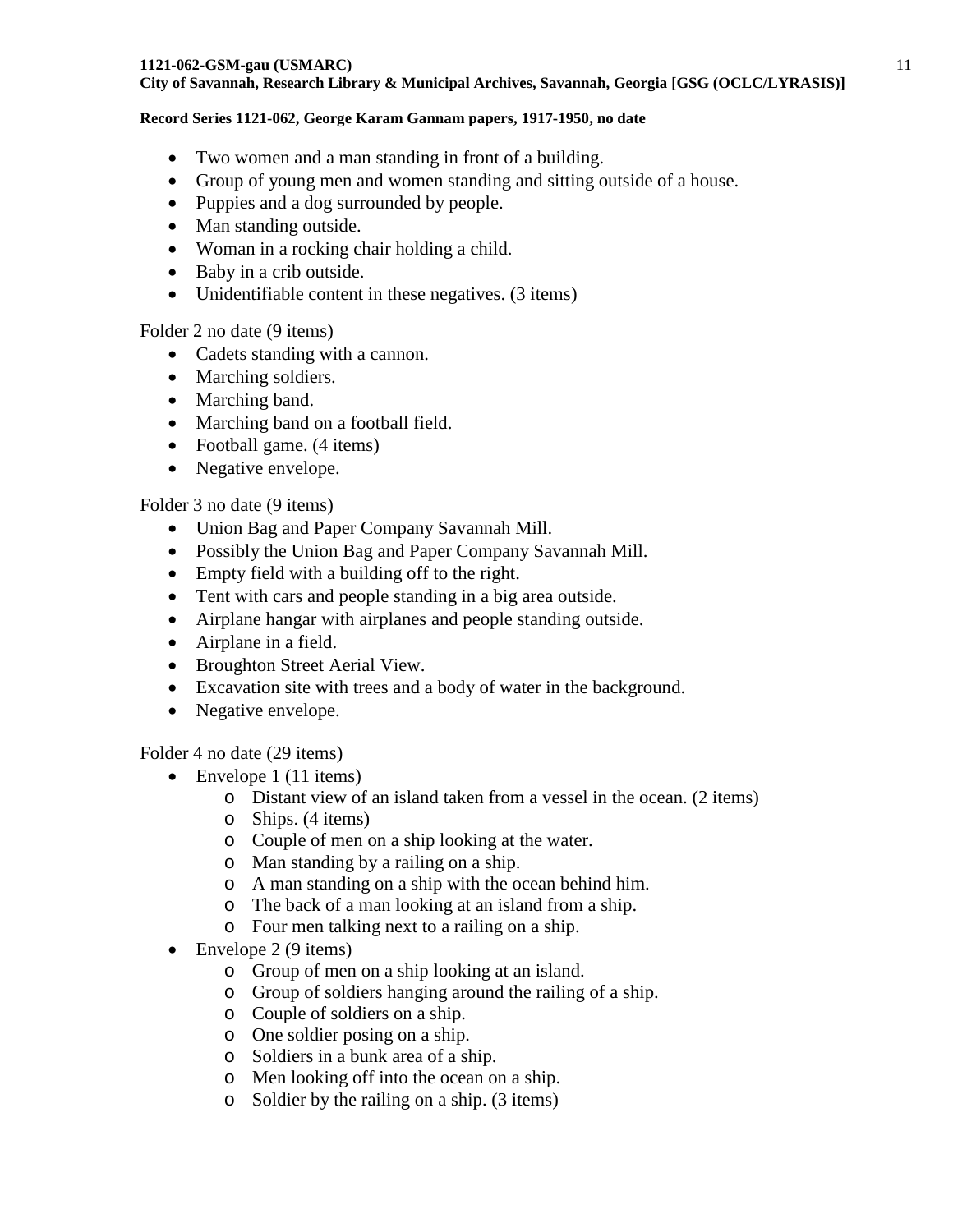#### **Record Series 1121-062, George Karam Gannam papers, 1917-1950, no date**

- Envelope  $3(9$  items)
	- o Birds in a water fountain.
	- o Crowd of people walking and talking outside with buildings in the distance.
	- o Street full of people walking around and there is a tall steeple at the end of it.
	- o Man with a top hat posing outside.
	- o Line of people standing and sitting outside.
	- o Horse drawn carriage pulling a group of people.
	- o Unidentifiable church.
	- o Paved roads with trees and grassy areas. (2 items)

## Folder 5 no date (26 items)

- Envelope 1 (7 items)
	- o Two soldiers standing in front of a building.
	- o Two soldiers standing on steps in front of a sculpture.
	- o Two men sitting on steps in front of a sculpture and a building.
	- o Crowd of people watching a performance in a gazebo.
	- o Buildings with people walking in the foreground.
	- o Two guys in swimming trunks sitting in front of a row of buildings.
	- o Building with intricate designs and a palm tree.
- Envelope 2 (7 items)
	- o Soldier standing on a grassy hill. (2 items)
	- o Three soldiers lying in a line on grass.
	- o Four soldiers posing outside.
	- o Three soldiers posing outside.
	- o Two men in bathing trunks in front of a boulder and the ocean.
	- o Soldier lying in bed reading.
- Envelope 3 (12 items)
	- o Man sitting on grass with trees in the background.
	- o Man standing on a hill with trees in the background. (2 items)
	- o Group of people swimming in an ocean.
	- o Man sitting on a rock next to a river.
	- o Two soldiers on a pier with the ocean in the background.
	- o Three people wading in the ocean.
	- o Two soldiers under a veranda.
	- o Two soldiers sitting on a low wall with the ocean in the background.
	- o Band playing on a waterfront. (3 items)

Folder 6 no date (23 items) [Print matches are in Box #1121-062-01 Folder 3]

- Envelope 1 (10 items)
	- $\circ$  Item #1121-062-01 03 01N George Gannam next to a family dog next to a woman on the beach.
	- o Item #1121-062-01\_03\_02N Gannam kneeling next to a family dog on a beach.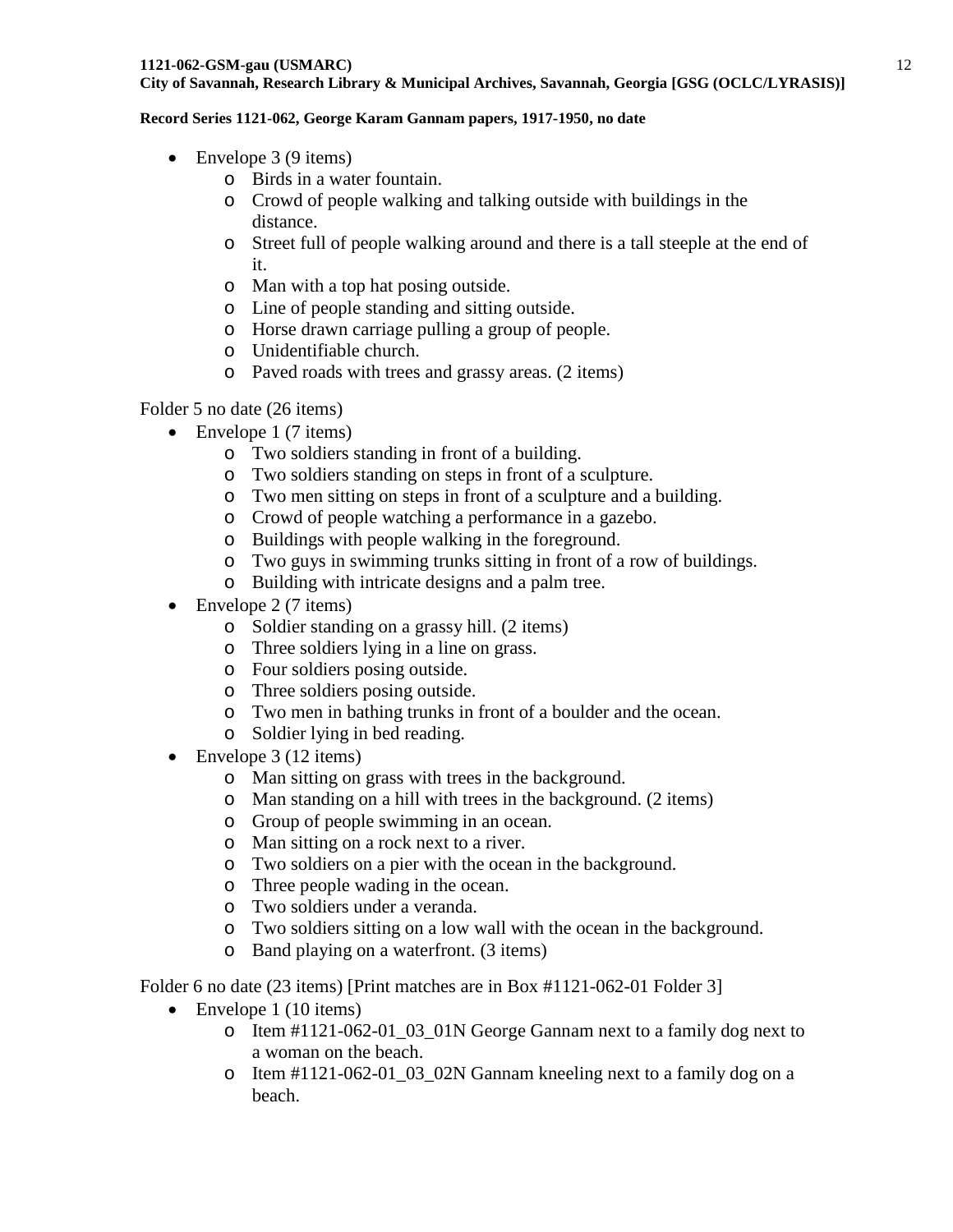- $\circ$  Item #1121-062-01 03 03N Gannam laughing with a woman while leaning against a car.
- o Item #1121-062-01\_03\_04N Woman with crossed arms leaning against a car.
- o Item #1121-062-01\_03\_05N Gannam sitting between two women with a family dog on a bench that wraps around a tree.
- o Item #1121-062-01\_03\_06N Gannam standing with two women in front of a wall made of rock and a sign that states, "Do Not Deface."
- o Item #1121-062-01\_03\_07N Gannam standing with a woman in front of a wall made of rock.
- $\circ$  Item #1121-062-01\_03\_08N Two women standing while one tries to put something in the others mouth.
- o Item #1121-062-01\_03\_09N Two women sitting in a boat on land with a dog.
- o Item #1121-062-01\_03\_10N Three women standing in front of a rock wall.
- Envelope  $2(11 \text{ items})$ 
	- o Item #1121-062-01\_03\_11N Gannam in front of wall made of rock and a sign that states, "Do Not Deface."
	- o Item  $\text{\#1121-062-01}$  03 12N Gannam standing next to a car.
	- o Item #1121-062-01\_03\_13N Waves crashing into rocks.
	- o Item #1121-062-01\_03\_14N Gannam and two girls walking and talking on the beach.
	- $\circ$  Item #1121-062-01 03 15N Two women with a family dog sitting on a bench wrapped around a tree.
	- o Item #1121-062-01\_03\_16N Three women with a family dog sitting on a bench wrapped around a tree.
	- o Item #1121-062-01\_03\_17N Gannam posing with a woman on a beach.
	- o Item  $\#1121-062-01$  03 18N Waves crashing into rocks.
	- o Item #1121-062-01\_03\_19N Waves crashing into rocks.
	- o Item #1121-062-01\_03\_20N Waves crashing into rocks.
	- o Item #1121-062-01\_03\_21N Waves crashing into rocks.
- Negative envelope [Unknown handwriting on it]

Folder 7 1936, 1938, 1941, and no date (15 items) [Prints of these negatives are found in Box #1121-062-01 Folders 2 and 8]

- Item #1121-062-01\_02\_1N "Photo by Geo. [George] K. Gannam, Old St. Patrick's Church Liberty and W. [West] Broad Sts. [Streets] Savannah, GA [Georgia] CA [circa] 1936."
- Item #1121-062-01\_02\_2N "Photo by Geo. [George] K. Gannam Savannah, GA [Georgia] CA [circa] 1936 Confederate Monument Forsyth Park." [Other information crossed out on the back]
- Item #1121-062-01\_02\_3N "Photo by Geo. [George] K. Gannam Benedictine Cadet Corps Review Forsyth Park CA [circa] 1938."
- Envelope 1 (12 items)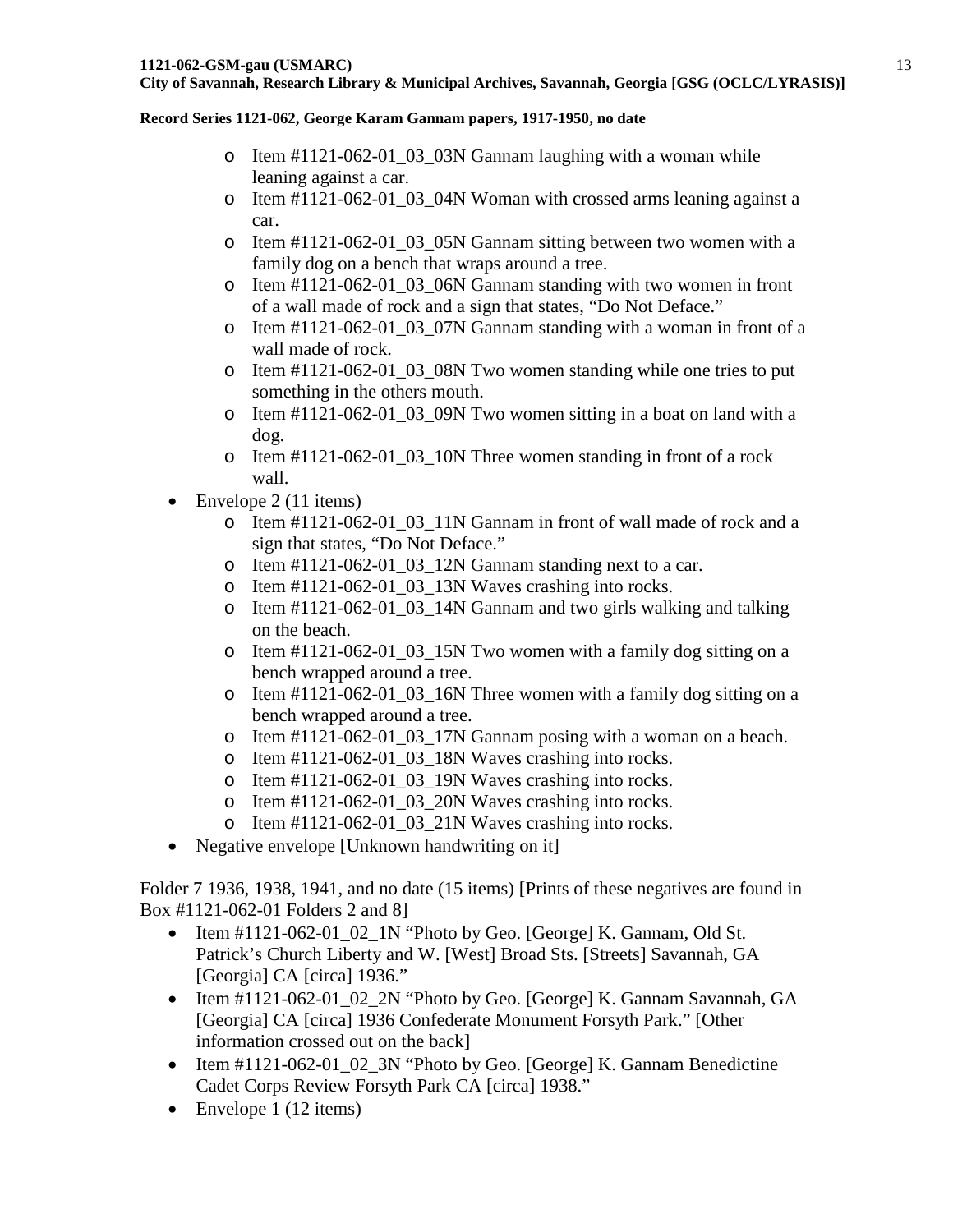- o Item# 1121-062-01\_08\_1N "This is the  $33<sup>rd</sup>$  inf. [infantry] Band from Ft. [Fort] Clayton in Balboa on the Pacific side of Panama…"
- o Item# 1121-062-01\_08\_2N "You should have seen how wet these guys were." Five men on a ship deck.
- o Item# 1121-062-01\_08\_3N "The storm we ran into about 3 days out of San Francisco, large waves would wash across the deck and keep it slippery…" Men on a ship deck hanging onto the side.
- o Item# 1121-062-01\_08\_04N George Gannam with two other soldiers posing.
- o Item# 1121-062-01\_08\_05N Unidentified soldier posing.
- o Item# 1121-062-01\_08\_06N Unidentified soldier posing.
- o Item# 1121-062-01\_08\_07N George Gannam posing in uniform outside.
- o Item# 1121-062-01\_08\_08N George Gannam posing in uniform on a ship.
- o Item# 1121-062-01\_08\_09N Man in a bathing suit by a river.
- o Item# 1121-062-01\_08\_10N Landscape photograph of a river and trees with someone's feet in the shot.
- o Item# 1121-062-01\_08\_11N Two men standing outside. [Two print copies]
- o Item# 1121-062-01\_08\_12N Group of 5 Uniformed Officers, January 8, 1941. (Photograph taken by Signal Corps of United States Army)

Folder 8 no date (12 items) [Prints of these negatives can be found in Box# 1121-062-01 Folder# 9]

- Envelope 1 (7 items) [Negatives are uncut, so there are two pictures on each 7 strands, 14 negative pictures in all, but only 11 photograph prints exist]
	- $\circ$  Item# 1121-062-01\_09\_01N Gannam and two soldiers holding pineapples.
	- o Item# 1121-062-01\_09\_02N Gannam holding pineapples.
	- o Item# 1121-062-01\_09\_03N Unknown soldier holding pineapples.
	- o Item# 1121-062-01\_09\_04N Blurry shot of a crowd and cars.
	- o Item# 1121-062-01\_09\_05N Gannam outside Camp Headquarters.
	- o Item# 1121-062-01\_09\_06N Shrubbery with an unknown building in the background.
	- o Item# 1121-062-01\_09\_07N Camp Headquarters building.
	- o Camp Headquarters from further away. [No print of this negative available]
	- $\circ$  Item# 1121-062-01\_09\_08N Group of three men.
	- o Item# 1121-062-01\_09\_09N Group of three men with a ball.
	- o Item# 1121-062-01\_09\_10N Man eating outside, crowd of people around.
	- o Two men standing outside. [No print of this negative available]
	- o Item# 1121-062-01\_09\_11N Flowers.
	- o Woman holding leis. [No print of this negative available]
- Envelope 2 (4 items)
	- o Item# 1121-062-01\_09\_12N Interior of a sleeping area.
	- o Item# 1121-062-01\_09\_13N Gannam lying in bed with a book.
	- o Item# 1121-062-01\_09\_14N Group of soldiers in bunk area.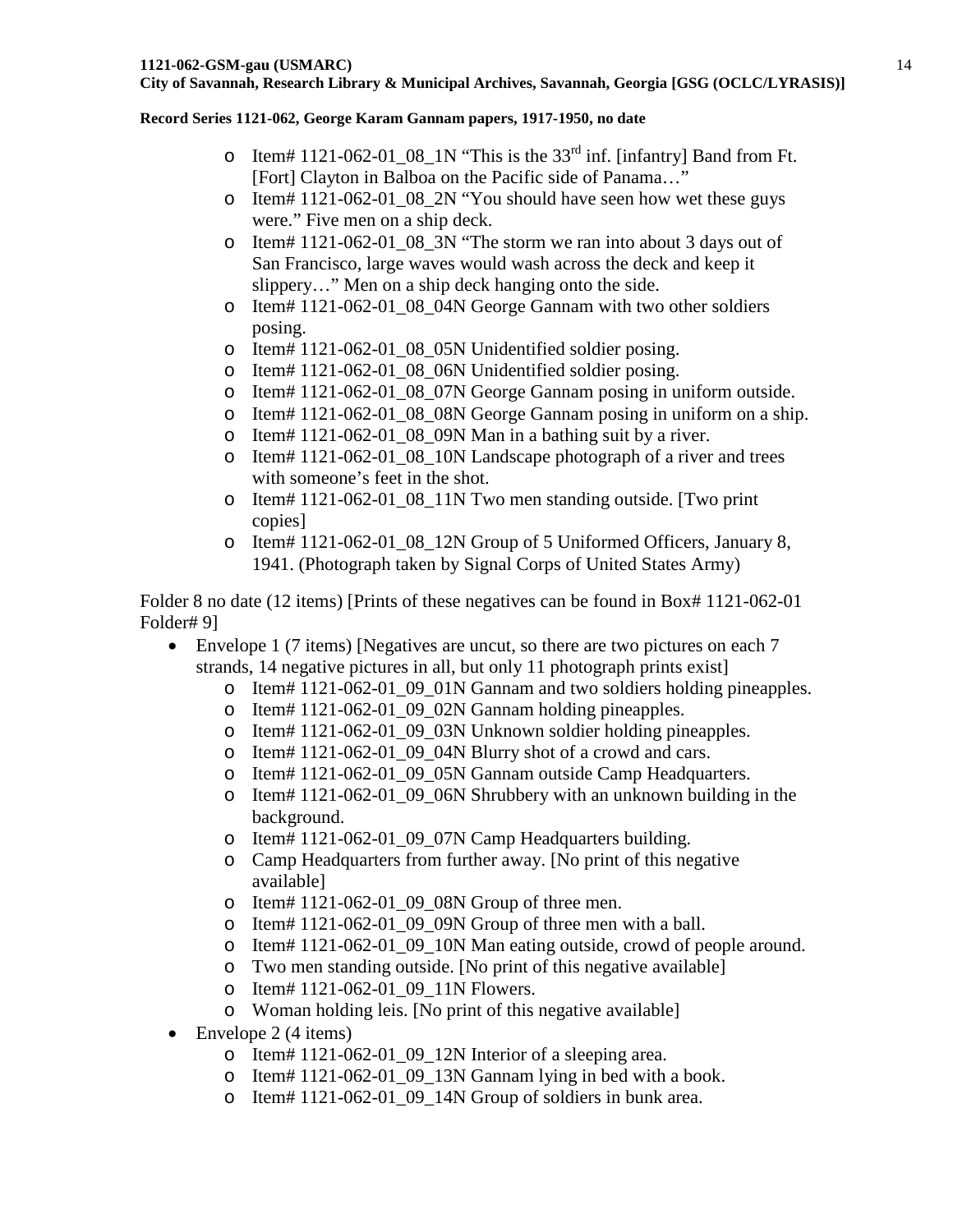- o Item# 1121-062-01\_09\_15N Group of soldiers in bunk area.
- Negative envelope.

Folder 9 1942, no date (8 items) [Prints of these negatives are found in Box#1121-062-01 Folder 1 and Box #1121-062-06]

- Ceremony to raise a flag to honor Gannam's death, February 22, 1942. (Adjacent to Gannam home on Hopkins and 53<sup>rd</sup> streets, Savannah, Georgia) [Negatives] correspond to prints that are inside the Family scrapbook, Box# 1121-062-06 page 13] (5 items)
- Item# 1121-062-01\_12\_1N Flag Ceremony. [Two print copies of this negative exist, one is on page 13 of the Family Scrapbook] [First print in Box # 1121-062- 01, Folder 12] [Second print in Box# 1121-062-06]
- Negative envelope, no date.
- Insert found in Envelope, no date.

## **Box# 1121-062-03**

Note on Arrangement: The following boxes 1121-062-03 through 1121-062-05 are arranged thematically and then chronologically.

Folder 1 Educational Publications, 1928 (1 item)

- William R. Bowlin, Ed. *A Book of Treasured Poems.* Chicago, Illinois: A Laird and Lee Publication, Albert and Whitman Company, 1928.
	- o George Gannam's name inscribed on the front page.

Folder 2 Educational Publications, 1934 (1 item)

- Brown, Thomas Kite, Jr., Henry Seidel Canby, and William Dodge Lewis, Eds. *The Winston Simplified Dictionary: Advanced Edition*. Philadelphia, Pennsylvania: The John C. Winston Company, 1934.
	- o Wrapped in local Savannah Newspaper.
	- o Inscription states, "George Gannam, Benedictine, Hopkins and 53rd Streets."

Folder 3 Educational Publications, 1936 (1 item)

- Bond, Colonel P. S. *Advanced ROTC Manual for Essentially Military Schools [MS]: Covering the Program for the Third and Fourth Years*. Harrisburg, Pennsylvania: The Military Service Publishing, 1936.
	- o Annotations in margins, and on the back binding by an unknown person.
	- o [Some loose paper and other items that were found in this book are in Box# 1121-062-04, Folder 1 and Folder 4; Measuring items that were found in this book are in Box #1121-062-11, Tray 2 Compartment 3.]

Folder 4 Educational Publications, no date (1 item)

- *Student's Reference Work Question Manual: A Classified List of Questions for Home Study.*
	- o Some annotations from an unknown person.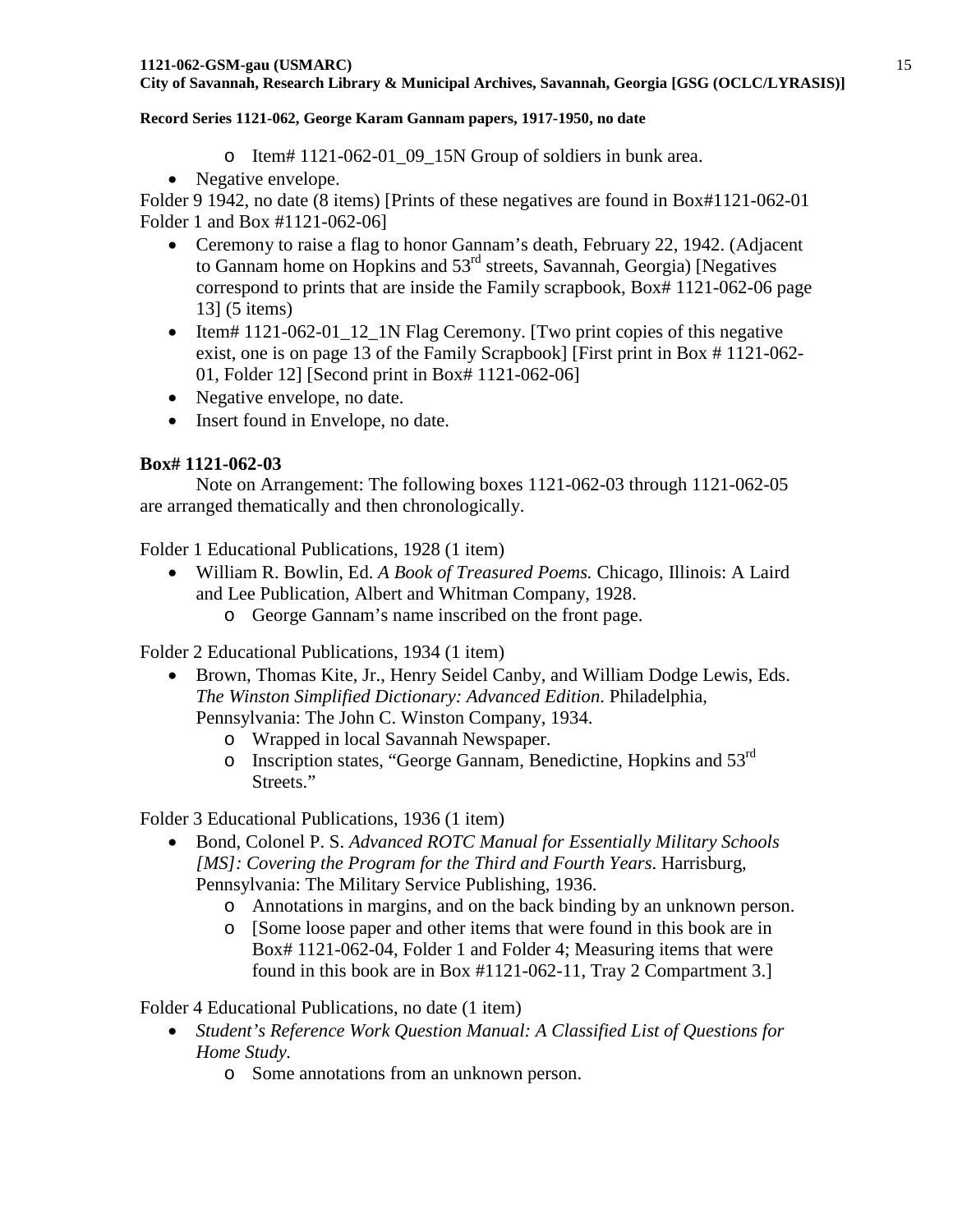Folder 5 School Documents, no date (16 items) (Other language in German)

- Blue Horse Composition Book used for taking notes in a German class [Inserts] found in notebook placed in front]
	- o Typed handouts are glued throughout the notebook.

Folder 6 School Documents, no date (1 item)

• "The Biographies of Twenty Famous Men," an assignment of Gannam's using printed pictures, and handwritten biographies.

## **Box# 1121-062-04**

Folder 1 School Documents, 1937, no date (15 items)

• Typed handouts, exam questions, and hand-written notes. [These documents were found interspersed in the pages of the ROTC Manual found in Box #1121-062-03, Folder 3]

Folder 2 School Newspaper, 1938 (6 items) (Savannah, Georgia)

- Gannam, George, ed. "Campus Quill," Benedictine Military School, Volume 11, No. 1, March 23, 1938.
- "Campus Quill," Volume 11, No. 2, March 30, 1938.
- "Campus Quill," Volume 11, No. 3, April 6, 1938.
- "Campus Quill," Volume 11, No. 4, April 13, 1938.
- "Campus Quill," Volume 11, No. 5, April 20, 1938.
- "Campus Quill," Volume 11, No. 6, April 27, 1938.

Folder 3 School Newspaper, 1938 (6 items) (Savannah, Georgia)

- Gannam, George, ed. "Campus Quill," Benedictine Military School, Volume 11, No. 7, May 4, 1938.
- "Campus Quill," Volume 11, No. 8, May 11, 1938.
- "Campus Quill," Volume 11, No. 9, May 18, 1938.
- "Campus Quill," Volume 11, No. 10, May 28, 1938.
- "Campus Quill," Volume 11, No. 11, June 1, 1938.
- "Campus Quill," Volume 11, No. 12, June 8, 1938.

Folder 4 School Documents, 1939, 1940, no date (29 items)

• Measuring tools handmade out of paper, typed assignments and handouts, religious pamphlets, religious leaflets, school filler and handwritten notes. [These items were found in the pages of the ROTC Manual in Box #1121-062-03 Folder 3]

Folder 5 American History Binder Contents, no date (121 items)

• Handwritten assignments and notes by Gannam on notebook paper found in the binder in Folder 6.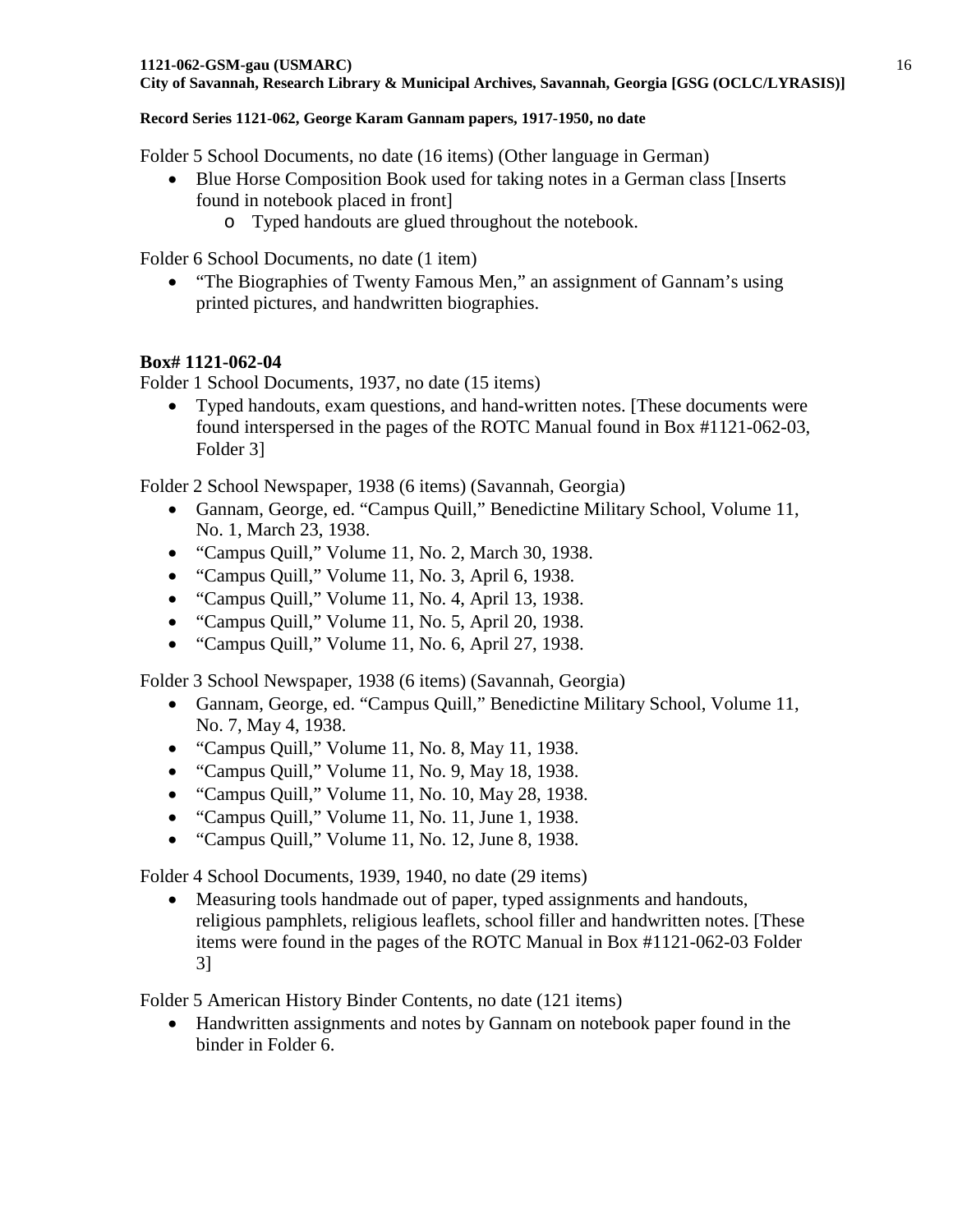Folder 6 American History Binder, no date (1 item)

• American History binder with personal artwork on the front. [Handwritten] inscriptions by George Gannam inside of the binder]

Folder 7 Identification Cards, 1938, no date (4 items)

- Paper Social Security Cards, issued October 5, 1938. (2 items) (Savannah, Georgia)
- Metal Social Security Card, no date.
- Catholic Identification Card, no date. (Savannah, Georgia)

Folder 8 Correspondence, May 1938- July 1939, no date (5 items)

• Military related.

Folder 9 Correspondence, April 1938- November 1941, no date (11 items)

• Personal Correspondence.

Folder 10 Correspondence, 1941 (13 items)

• Stamps, Coupons, napkins and other items from War Department Chaplain John K. Connelly to Mrs. Gannam, March 30, 1941.

Folder 11 Military Publications, 1937 (2 items)

- Pamphlets
	- o United States Coast Guard Academy, "The Coast Guard as a Career." 1937.
	- o U. S. Treasury Department Coast Guard, "Regulations Governing Appointments to Cadetships in the United States Coast Guard." October 12, 1937.

Folder 12 Military Publications, 1939 (2 items)

- Chaplin Captain P. J. Ryan, ed. "The Breeze" from the *Leonard Wood* Ship in the United States Army Transport (USAT) Volume 1, No. 12, October 1, 1939.
- "The Breeze", Volume 1, No. 13, October 2, 1939.

Folder 13 Military Publications, 1939 (2 items)

- Chaplin Captain P. J. Ryan, ed. "The Breeze" from the *Leonard Wood* Ship in the United States Army Transport (USAT) Volume 1, No. 14, October 3, 1939.
- "The Breeze," Volume 1, No. 15, October 4, 1939.

Folder 14 Financial Documents, 1939-1941, no date (17 items)

- Address Notebooks, 1939. (2 items)
- Financial Notebook, January 1, 1940- December 5, 1941. (Wheeler Field, Hawaii)
- Receipts, December 1939- October 1940.
- Scrap paper with monthly financials, no date.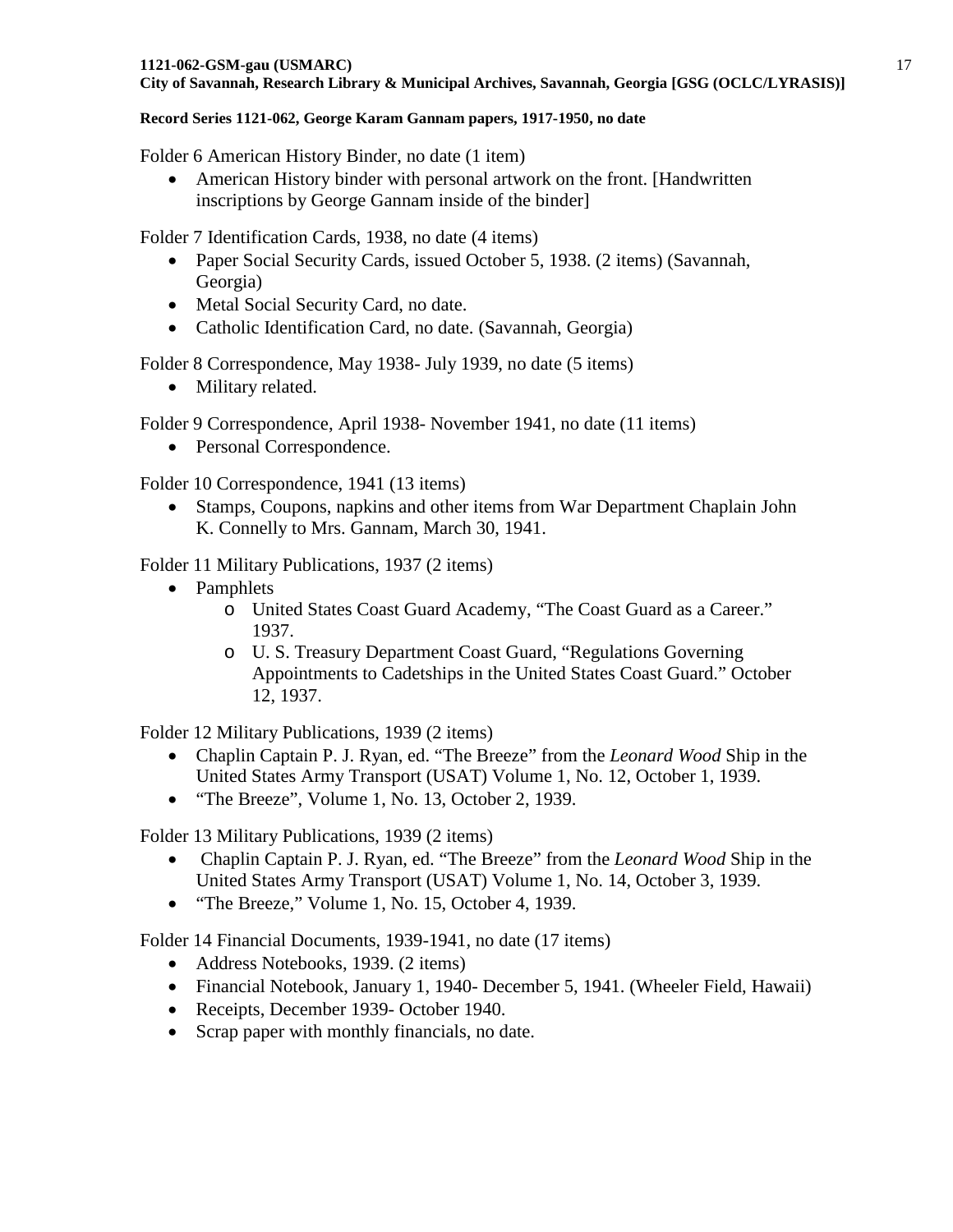Folder 15 Military Documents, August 1939-July 1941, no date (10 items)

• Special Orders, documents on training, and other duties. (Fort Moultrie, South Carolina; Wheeler Field, Hawaii; Fort Shafter, Hawaii)

Folder 16 Military Certificates, Immunity Certificate and Operating License, 1926-1941 (6 items)

- Certificate of Immunity to Diphtheria; Inoculated on March 10 [and] 20 [1926], and April 10, 1926; Schick Test performed on October 1926.
- U. S. Army Air Corps Diploma of Communications, Wheeler Field, Hawaii, April 9, 1940.
- United States Army Air Corps Certificate of completion in Control Tower Operators' Course- Link Trainer given at Wheeler Field, Hawaii on November 19, 1940.
- Certificate of promotion from Private First Class to Corporal on January 1, 1941 at Wheeler Field, Hawaii.
- Certificate of promotion from Corporal to Sergeant on May 10, 1941 at Wheeler Field, Hawaii.
- Amateur Radio Operator License, June 14, 1941, Wheeler Field, Hawaii.

# **Box# 1121-062-05**

Folder 1 San Francisco Guidebook, 1939 (1 item)

• *Official Guide Book Revised Edition: Golden Gate International Exposition on San Francisco Bay*. San Francisco, California: San Francisco Bay Exposition, 1939

Folder 2 Traveling Documents, 1941, no date (10 items)

• Brochures, business cards, telegram forms, church program, Hawaiian Base brochures, and Hawaiian Souvenir stickers (San Francisco, California; Oahu, Hawaii; Honolulu, Hawaii)

Folder 3 Postcards, 1941, no date (16 items) (New Orleans, Louisiana and San Francisco, California)

Folder 4 Stationary, no date (26 items)

- Stationary and Stamps (San Francisco, California; Fort McDowell, California; Miami, Florida; Wheeler Field, Hawaii)
- Envelope 1 (10 items)
	- o Name card inserts that have "George Gannam" on them [These were pulled from a blue box that has more name cards and a metal printing plate, Artifact Item #1121-062-11\_09]

Folder 5 Religious Publications, 1917 and 1938 (2 item)

• Burke, John J., C. S. P., *Catholic Prayer Book for the Army and Navy*, New York City, New York: Paulist Press, 1917.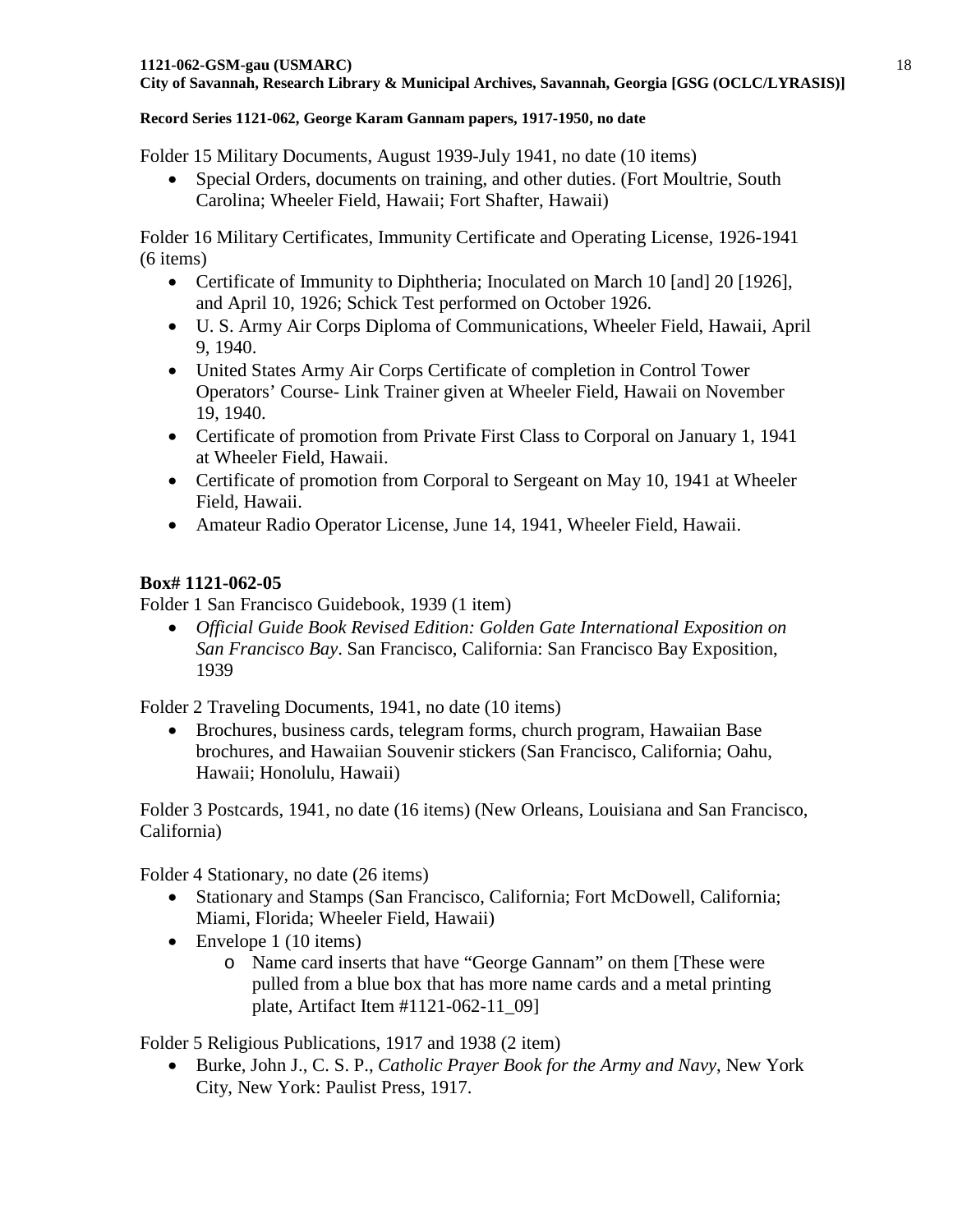o Program card for a funeral service for a Maron Gannam, December 4, 1938 [Found in this prayer book.]

Folder 6 Religious Publications, 1936 (1 item)

• Reverends Callan, Charles J., O.P. and McHugh, John A., O. P., *The Catholic Sunday Missal*, New York, P. J. Kenedy and Sons, 1936.

Folder 7 Religious Publications, 1937 (1 item)

• *Official Holy Pocket Manual*, New York New York: The National Headquarters of the Holy Name Society, 1937.

Folder 8 Religious Publications, 1940 (1 item)

• *Service Prayer Book: For Catholic Soldiers and Sailors*, New York City, New York: The National Headquarters of the Holy Name Society, 1940.

Folder 9 Religious Publications, 1941 (1 item)

- *Catholic Soldiers and Sailors Reminder*, New York City, New York: William J. Hirten Co., INC., 1941.
	- o Annotation from Gerald O' Hara which states, "With kindest regards and a blessing. Gerald P. O'Hara Bishop of Savannah- Atlanta."

Folder 10 Religious Publications, no date (1 item)

• Arnold, *Light of Asia*. [Only the front cover of this book was found, the cover is all black with gold lettering and designs on it.]

Folder 11 Ribbon, no date (1 item)

- Envelope 1
	- o Holy Name Society blue ribbon with gold pin from Schofield Barracks, Territory of Hawaii.

Folder 12 Family Correspondence, 1941-1950, no date (20 items)

• Some letters are written in Arabic.

Folder 13 Publications, 1941 (1 item)

- *LIFE*, December 22, 1941.
	- o Gannam's picture can be found on page 22 and a clipping of this article is found in the Gannam Family Scrapbook in Box #1121-062-06.

Folder 14 Publications, 1943 (1 item)

• Zainey, A. Frederick, Ed. "The Syrian Ark: For Americans of Syrian and Lebanon Descent." Indianapolis, Indiana. Volume 7, Number 5, January 1943.

Folder 15 Publications, 1946 (2 items)

- *Disposition of World War II Dead Armed Forces Dead*, Washington, D. C.: War Department Office of the Quartermaster General, 1946.
	- o Blank form card for "Notice of Change in Address" found this publication.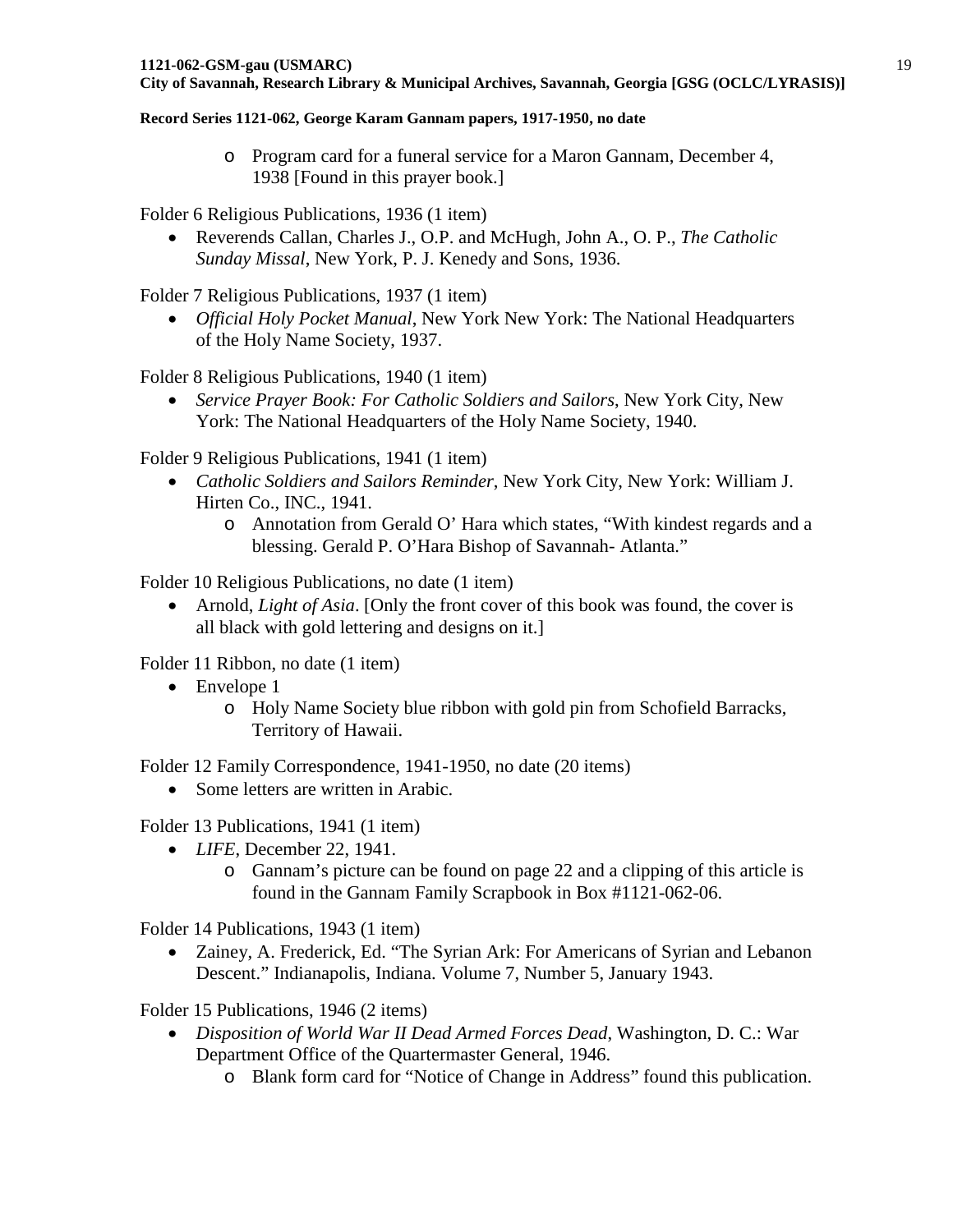## **Box# 1121-062-06 (oversized box)** Family Scrapbook, no date

Note: Access photocopy of the entire scrapbook is available for users. This scrapbook contains photographs, newspaper clippings, magazine clippings, telegrams, cards, and letters of condolence focused on the death of George Gannam. Some of the correspondence is written in Arabic. Negatives of some of the photographs attached in this scrapbook can be found in Box# 1121-062-02.

Folder 1 (11 items)

• Inserts found in scrapbook with their photocopies.

## **Box# 1121-062-07 (oversized folder)** Photograph Montage, 1942 (1 item)

• Framed Photograph Montage of George K. Gannam presented to the Mayor and City of Savannah, December 7, 1942; this is the original artwork for the framed item in Record Series 0110-008 Item# 0110-008-1.

**Box# 1121-062-08 (flag box)** Artifacts: Flag Presented by the City of Savannah, March 1942 (1 item)

**Box# 1121-062-09 (flag box)** Artifacts: Flag, no date (1 item)

**Box# 1121-062-10 (oversized box)** Artifacts: Clothing, no date (4 items)

- Bathing suit trunks with light blue and purple design on them with a metal zipper pocket [Item # 1121-062-10\_01]
	- o Tag states, "Ganther-America's Finest Styled in California. Made with Lastex-The Miracle Yam G & M Company S. F. USA Manufacturers."
- White buttoned-down long sleeve shirt [Item #1121-062-10\_02]
	- o Tag states, "St. Regis Shirts Pre-shrunk B. H. Lerry Bro. Co. Savannah."
- White buttoned-down long sleeve shirt [Item #1121-062-10\_03]
	- o Tag states, "Piedmont's Sanforized Shrunk Raysheen 1X1."
- Brown collared short-sleeve shirt [Item #1121-062-10\_04]
	- o Tag states, "Topflight Sport Shirt M."

**Box# 1121-062-11** Artifacts: Various, 1937-1939, no date (71 items)

Tray 1 1937-1939, no date (37 items)

- Compartment 1 (3 items)
	- o Razor with a red handle.
	- o Razor Blade, GEM Blade, made in the United States of America.
	- o Black plastic Comb from "Anchor" in a leather pocket.
- Compartment 2 (13 items)
	- o Bullets, bullet casings, and cartridges. [Smaller bullets are in two plastic bags.]
- Compartment 3 (2 items)
	- o Heavy circular weight.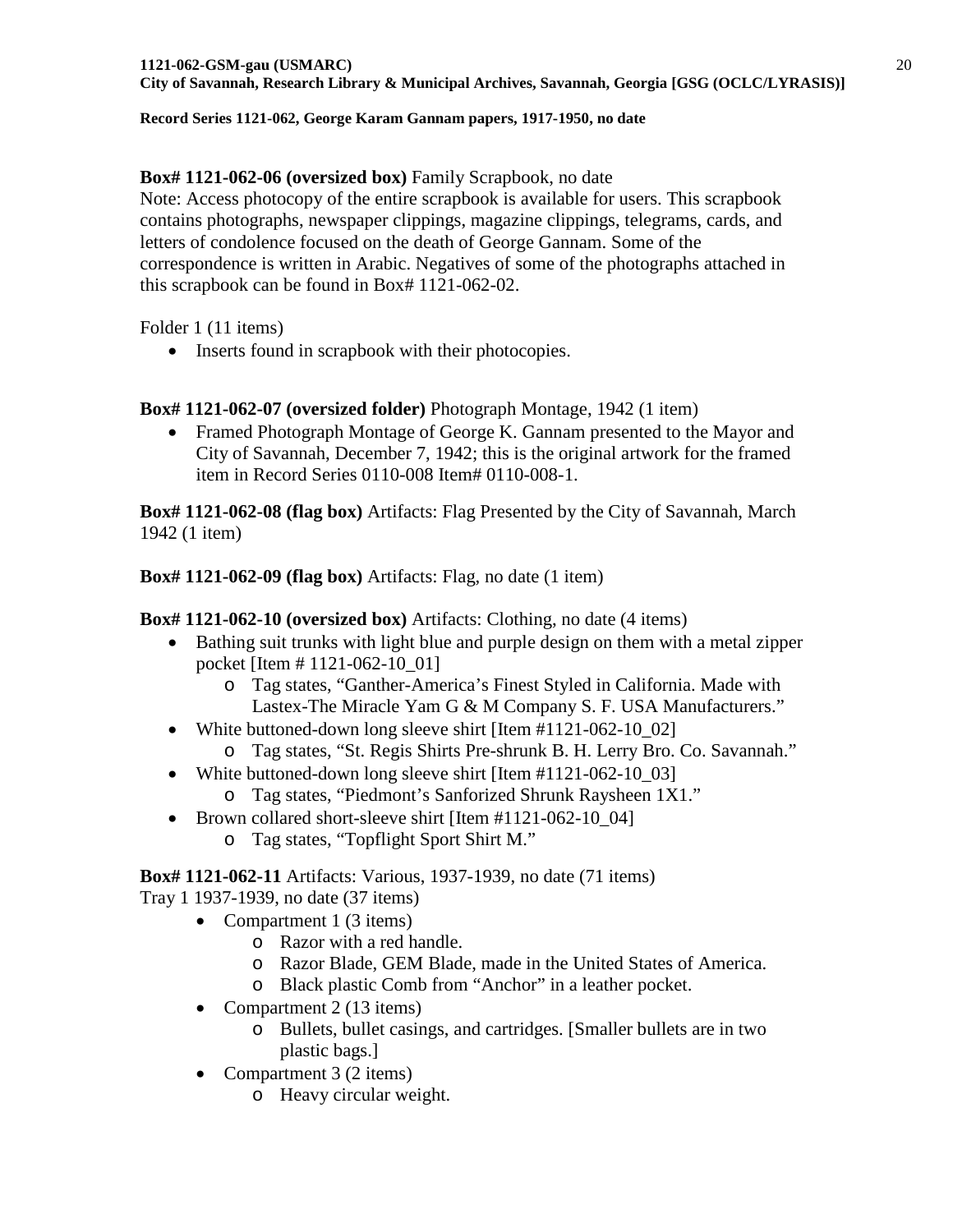- o Little round tin. [Unsure of what is inside, cannot be open.]
- o "Tums for the Tummy," tin can, made in the United States of America [Empty.]
- o "CASCADE Pale Dry Ginger Ale, Try Me Bottling Company, phone 8651, New York Ginger Ale Pale Dry, Not too Sweet- You'll like it." [Tube with a top that cannot be open.]
- o Souvenir Coin- "Golden Gate International Exposition, San Francisco Bay," on the front of the coin and on the back is a picture of Treasure Island and the words, "Treasure Island," 1939.
- o Coin of a man holding a spear [Maybe in another language, hard to make out.]
- o A penny from Panama- Inscription on front of the coin of a man with the name Vrraca, and the back with the inscription, "Un Centesimo, Republica de Panama," 1937.
- Compartment 4 (4 items)
	- o Pencil, Carpenters Union, Eagle Pencil Company, New York, United States of America.
	- o Pencil, Hawaiian Insurance Agencies, Ltd. [Limited] Complete Insurance Service, California Western States Life Insurance Company.
	- o Pencil, Chinese Embroidery Shop; Dress Goods-Chinese and Hawaiian Curios Phone 3B284 P. O. [Post Office] Box 300; Cor. Kam. Hi-way and Olive St. [Street] Wahiama, T. H. [Territory of Hawaii.]
	- o "ACE 100 Gummed Reinforcements No. 2 Size" box. [This box is full of reinforcements.]
- Compartment 5 (6 items)
	- o Pencils, Property of the United States Army, Scripto, Atlanta, United States of America. (2 items)
	- o Black pencil with a red eraser attached to it.
	- o Small holder for lead that looks like half of a pencil, but can be opened, several pieces of lead inside.
	- o Pen stick that holds a nib, 294 Premier, made in the United States of America.
	- o "ACE 100 Gummed Reinforcements No. 2 Size" box. [This box is full of 17 nibs from Resterbrook and Company, made in the United States of America]
		- Types of nibs: Judge's Quill, Pacific Railroad Pen, and Falcon Pen
- Compartment 6 (4 plastic bags)
	- o Beads and shells from a necklace [These were found in a plastic bag with sand and dirt inside, necklace was found not intact; the beads are kept in plastic bags for their protection]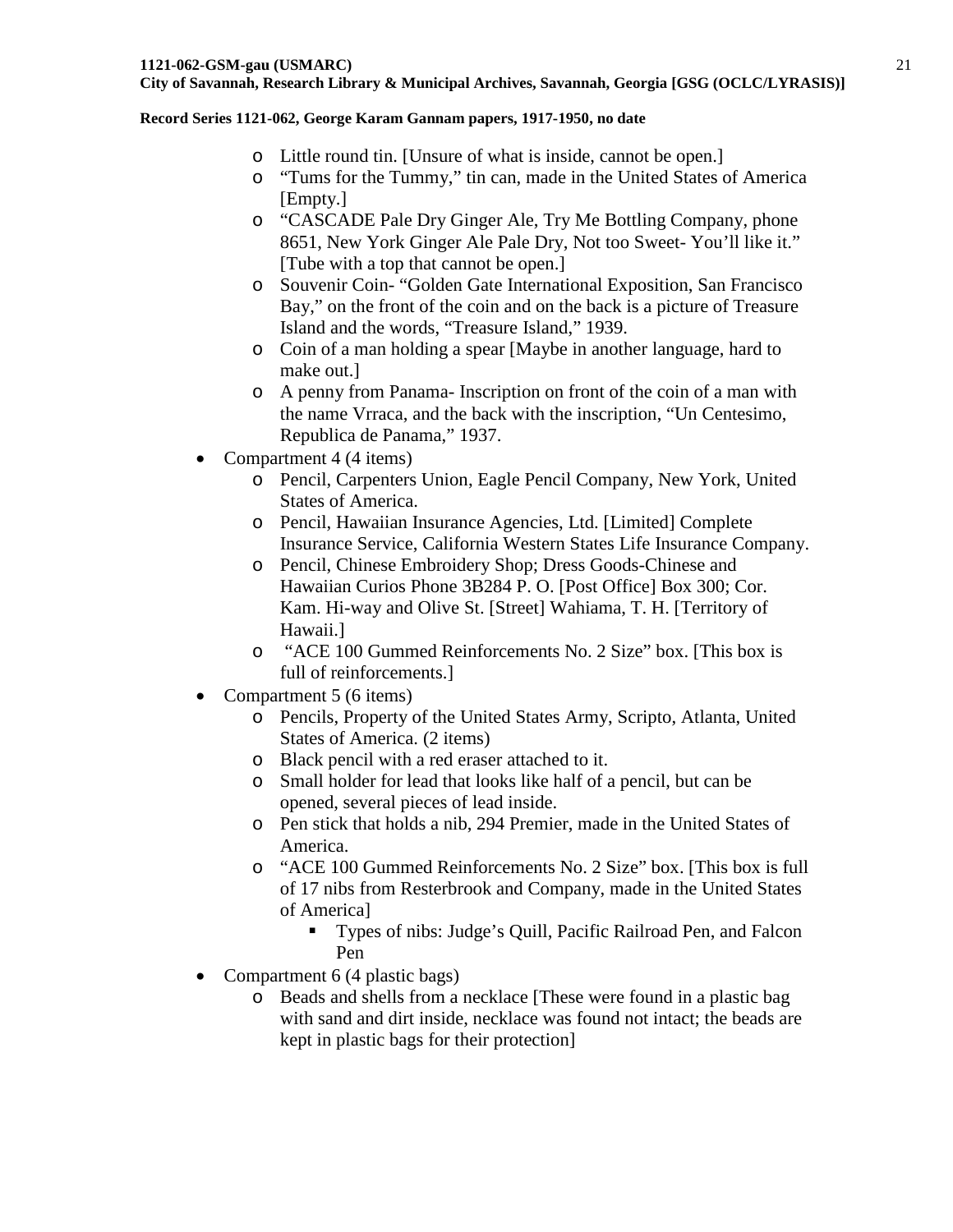### **Record Series 1121-062, George Karam Gannam papers, 1917-1950, no date**

- Compartment 7 (5 plastic bags)
	- o Beads and shells from a necklace [These were found in a plastic bag with sand and dirt inside, necklace was found not intact; the beads are kept in plastic bags for their protection]

## Tray 2 1939, no date (16 items)

- Compartment 1 (2 items)
	- o Metal and Rusty Drawing Compass [Item# 1121-062-11\_01]
	- o Metal and Rusty Drawing Compass [Item# 1121-062-11\_02]
- Compartment 2 (4 items)
	- o Screw and Ball pin attached to a card to certify that one qualifies as a member of the original world's famous Screw Ball Club, 22 KT. Gold plated from Rolestan, New York City, made in the United States of America, 1939. [Item# 1121-062-11\_03]
	- o Gold pin of the United States Army insignia of a bird holding a branch in one leg and arrows in another. [Item# 1121-062-11\_04]
	- o Gold clip with a chain that has George Karam Gannam's initials written as, "GGK." [Item# 1121-062-11\_05]
	- o Three pins attached to a card, two circular pins with "U. S.," on it and another circular pin with the symbol of the "Prop and Wings" [Propeller and Wings] that correlates to the United States Army Air Corps. Made from N. S. Meyer, Inc. New York City, New York. [Item# 1121-062-11\_06]
- Compartment 3 (4 items) [Tissue paper is layered in between these items to provide protection]
	- o Metal Triangular rulers (2 items)
	- o Plastic protractor with black string around it
	- o Metal right angle ruler [Paper attached to this ruler is from ROTC Manual in Box #1121-062-03 Folder 3, the ruler was found inside the book.]
- Compartment 4 (1 item)
	- o Pink Marble Plastic Soap Box [Soap inside] [Item# 1121-062-11\_07]
- Compartment 5 (3 items)
	- o Cork Plug [Item# 1121-062-11\_08]
	- o Blue box of George Gannam name cards, with a metal printing plate at the bottom of the box. [Item# 1121-062-11\_09] [Some of the name cards were taken out and placed in Box# 1121-062-05 Folder 4 for preservation reasons.]
	- o Spool of white thread, 500 yards, Arrow Brand Three Cord 40, made in the United States of America [Item# 1121-062-11\_10]
- Compartment  $6(2 \text{ items})$ 
	- o Glass and metal Frame and Mirror, the frame has a stand, the clear glass shows the picture with a mirror on the back. [Picture of a model that might have come with the purchase of the frame, is included with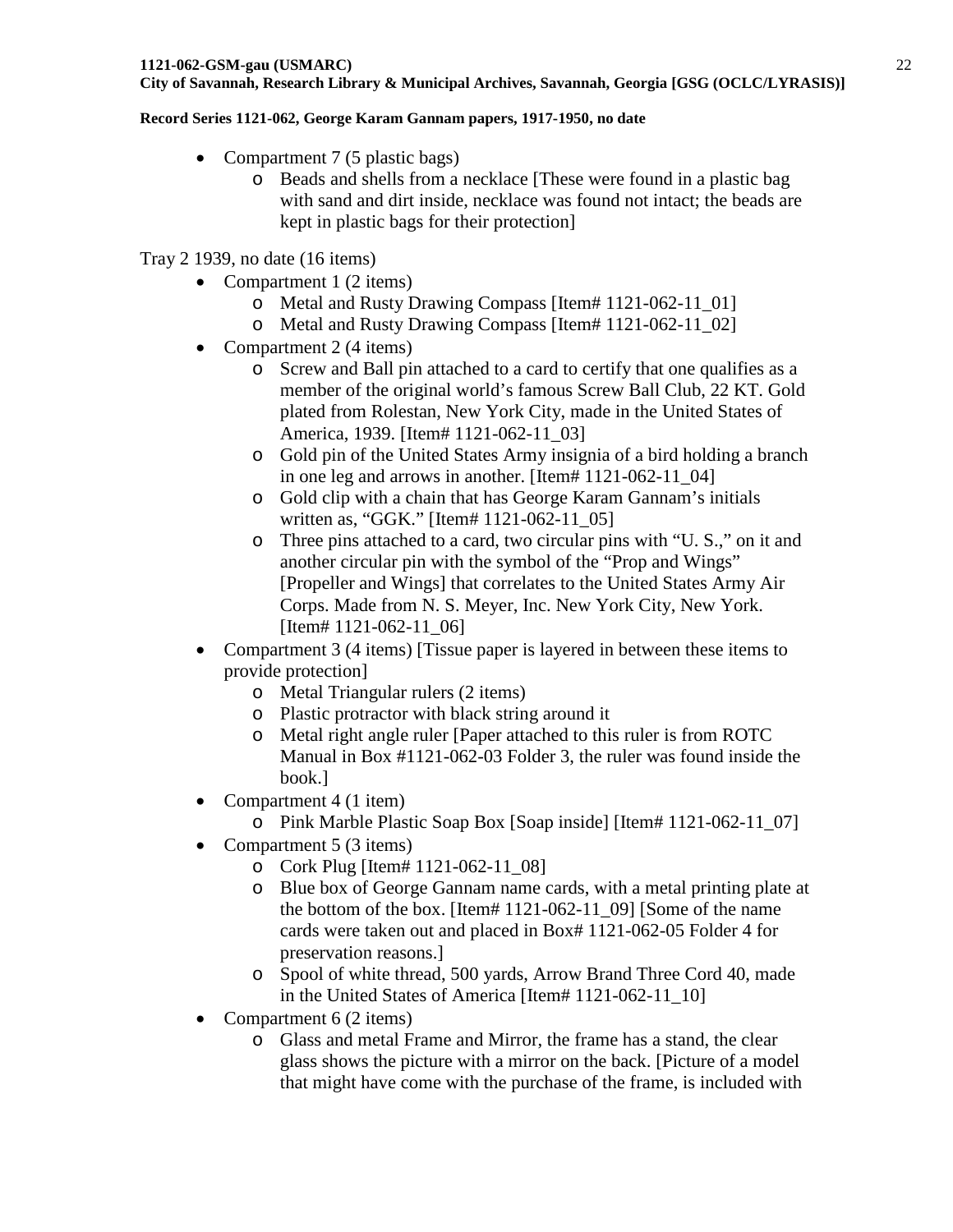### **Record Series 1121-062, George Karam Gannam papers, 1917-1950, no date**

the wrapped items; the stand and frame are separated.] [Item# 1121- 062-11\_11]

Tray 3 no date (11 items)

- Compartment 1 (5 items)
	- o Red pouch with two red wooden sticks; has golden stitches and metal snap button with metal corners. [Item  $\#1121-062-11-12$ ] (3 items)
	- o Brown softball, date stamped onto it multiple times, possibly April 26, 1940. [Item #1121-062-11\_13]
	- o Holder Top Williams Shaving Stick, container made in the United States of America by the J. B. Williams Company, Glastonbury, Connecticut. Shaving stick inside the container is still attached and wrapped. [Item #1121-062-11\_14]
	- o Clamp of a man's upper body who is wearing a bow tie, with the name Holmes at the bottom. [Item #1121-062-11\_15]
	- $\circ$  Baseball with red seams. [Item #1121-062-11 16]
- Compartment 2 (3 items)
	- o Black wallet with the logo, "The Bright Brooks Lumber Co. Retail Wholesale Building Materials, Savannah, Georgia." [Item #1121-062- 11\_17]
	- o CEM Micromatic Razor, made in the United States of America, in a brown case with a place for new and used blades inside. [Item #1121-062- 11\_18]
	- o Belt with a case. Metal dark turquoise case with a rolled black leather belt inside. The belt buckle is gold with the initials, GKG (George Karam Gannam) on them. Two holiday cards inside of the case state, "Merry Christmas, Sis." And "Holiday Wishes, Dad." The manufacturer "Pioneer" is printed on the inside lid of the case. [Item #1121-062-11\_19]
- Compartment 3 (3 items)
	- o Lifebuoy Soap box with soap inside. Made in the United States of America by Lever Brothers Co., Cambridge, Massachusetts. [Item #1121- 062-11\_20]
	- o Lifebuoy Soap box with soap inside. Made in the United States of America by Lever Brothers Co., Cambridge, Massachusetts. [Item #1121- 062-11 21] [Box more damaged then Item #1121-062-11 20]
	- o Miniature straw hat with an orange ribbon around it. From Enesco Quality. [Item #1121-062-11\_22]

**Box# 1121-062-12 (undersized box)** Artifacts: Handkerchief, no date (1 item)

• White with a blue border handkerchief with the embroidered letter "G" stitched in a corner.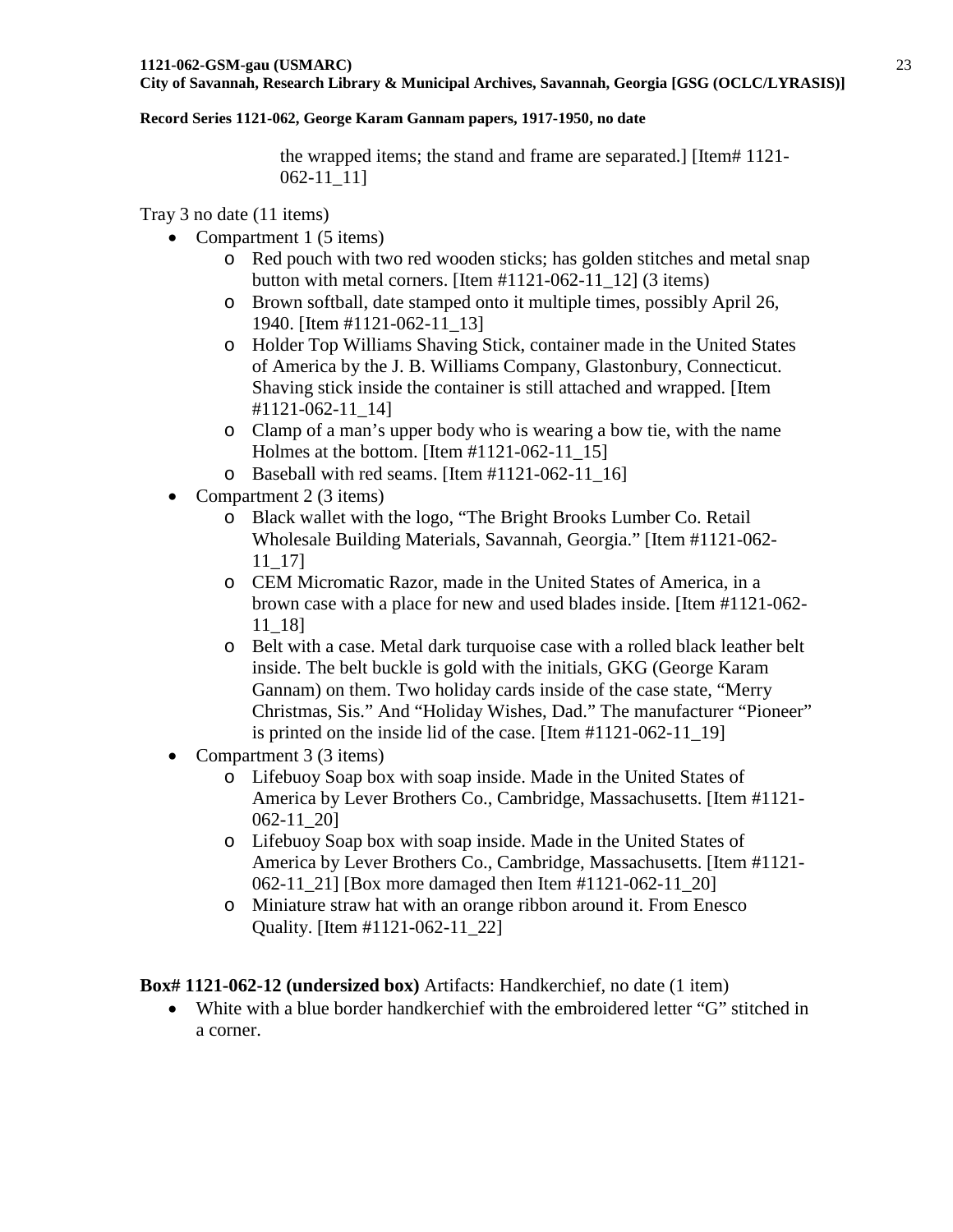### **Box# 1121-062-13 (undersized box)** Artifacts: Handkerchief, no date (1 item)

• White with a brown border handkerchief with the embroidered letter "G" stitched in a corner.

## **Box# 1121-062-14 (undersized box)** Artifacts: Handkerchiefs, no date (2 items)

- All white handkerchief with a brown embroidered letter "G" stitched in the corner.
- All white handkerchief with a blue embroidered letter "G" stitched in the corner.

**Box# 1121-062-15 (undersized box)** Artifacts: Handkerchiefs and other clothing materials, no date (2 items)

- White cloth armband with the word, "Host," on it and the symbol of the "Prop" and Wings" [Propeller and Wings] that correlates to the United States Army Air Corps above the word Host. The lettering is black.
- A yellow handkerchief with the embroidery of the seal of the United States Army of an eagle holding arrows in one claw, and a branch in another with the words, "Fort McDowell U. S. A. [United States of America] Angel Island, Calif. [California]," around the seal.

## **Box# 1121-062-16 (undersized box)** Artifacts: Handkerchiefs, no date (2 items)

• All white handkerchiefs with a silver embroidered "G" with a silver diamond border around the letter. [Dark stains on both handkerchiefs]

## **Box# 1121-062-17 (undersized box)** Artifacts: Handkerchiefs, no date (2 items)

- All white handkerchief with, "BB630," and other letter and numbers stamped on the edges of the seams. [Severely stained brown all over]
- All white handkerchief with, "BB630," and other letter and numbers stamped on the edges of the seams. [Several holes in the fabric]

# **Box# 1121-062-18 (undersized box)** Artifacts: Handkerchiefs, no date (2 items)

• All white handkerchiefs with, "BB630," stamped around the edges. (2 items)

# **Box# 1121-062-19 (undersized box)** Artifacts: Handkerchiefs and other clothing materials, no date (3 items)

- Two white strips of cloth, one states, "Sgt. [Sergeant]" and the other states, "Gannam." (2 items)
- All white handkerchief with, "BB630," stamped around the edges.